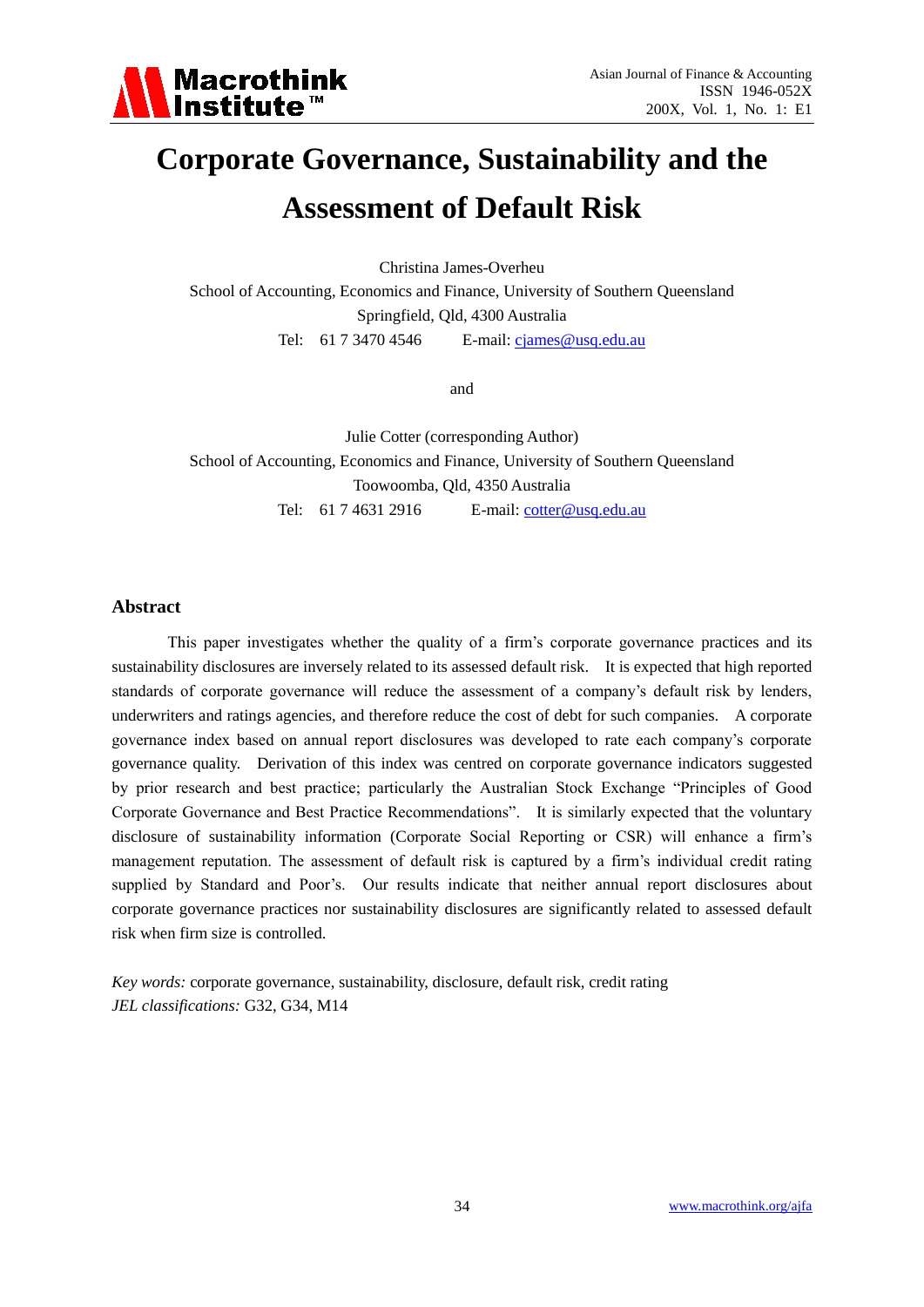

#### **1. Introduction**

-

This paper investigates whether the quality of a firm"s corporate governance and its sustainability disclosures are inversely related to its assessed default risk. Lenders are an important group of annual report users, and it is therefore important to know whether such disclosures made in these reports are useful for assessing default risk. We investigate this relationship in the Australian setting. It is expected that high perceived standards of corporate governance will reduce the assessment of a company"s default risk by lenders and underwriters, and therefore reduce the cost of debt for such companies. It is further expected that the voluntary disclosure of sustainability information will signal effective management and therefore reduced perceived default risk.

There have been several recent studies investigating the relationship between corporate governance and the cost of debt or factors expected to be closely related to it. Their results indicate support for a relationship between aspects of corporate governance quality and the cost of debt. (Bhojraj and Sengupta 2003, Anderson, Sattar and Reeb 2004, Ashbaugh-Skaife, Collins and LaFond 2006) The most recent of these studies by Ashbaugh-Skaife et al. (2006) found that credit ratings are negatively associated with the number of blockholders and CEO power, and positively related to takeover defences, accrual quality, earnings timeliness, board independence, board stock ownership and board expertise.

The majority of prior studies restricted their analysis to a limited set of governance variables, for example Bhojraj and Sengupta (2003) investigated board independence and institutional ownership, while Anderson et al. (2004) examined board characteristics and the cost of debt for S & P 500 firms in the United States and found cost of debt to be inversely related to board size and independence and also audit committee independence, size and meeting frequency. In this study we take a thorough approach to the measurement of governance practices and develop a comprehensive corporate governance index. Our index is centred on corporate governance disclosures related to the ASX Principles of Good Corporate Governance and Best Practice Recommendations. This approach allows us to test whether these governance practices disclosed in the annual reports are useful when assessing default risk.

Regulatory bodies around the world have attempted to define what constitutes high quality corporate governance. The Australian Stock Exchange (ASX) issued ten core "Principles of Good Corporate Governance and Best Practice Recommendations" to apply to company reports for the first financial year after 1 January 2003 (effectively the year ending 30 June 2004 for most Australian companies). Since this time firms have been obliged to report any departures from the Principles, but they were encouraged to assess their compliance as early as possible. Thus, while disclosure about corporate governance practices was voluntary in Australia in 2003 and prior, a considerable amount of disclosure was present.<sup>1</sup>

One potential factor that motivates a company and its directors to voluntarily disclose information regarding corporate governance is that these disclosures reduce the apparent risk of investment in the company, and hence its external financing costs. Effective corporate governance allows accurate performance monitoring, and promotes stability and market and investor confidence, and hence reduces perceived risk. "Corporate governance deals with the ways in which suppliers of finance to corporations

<sup>&</sup>lt;sup>1</sup> There are several reasons why companies might have chosen to voluntarily disclose information about their corporate governance policies and practices. The research literature provides evidence that annual report disclosures reveal credible, relevant information that is priced by investors, reduces estimation risk and information asymmetry, and reduces the cost of equity capital for firms with a low analyst following. (Lang and Lundholm 1996, Botosan 1997, Botosan and Plumlee 2002, Lundholm and Myers 2002)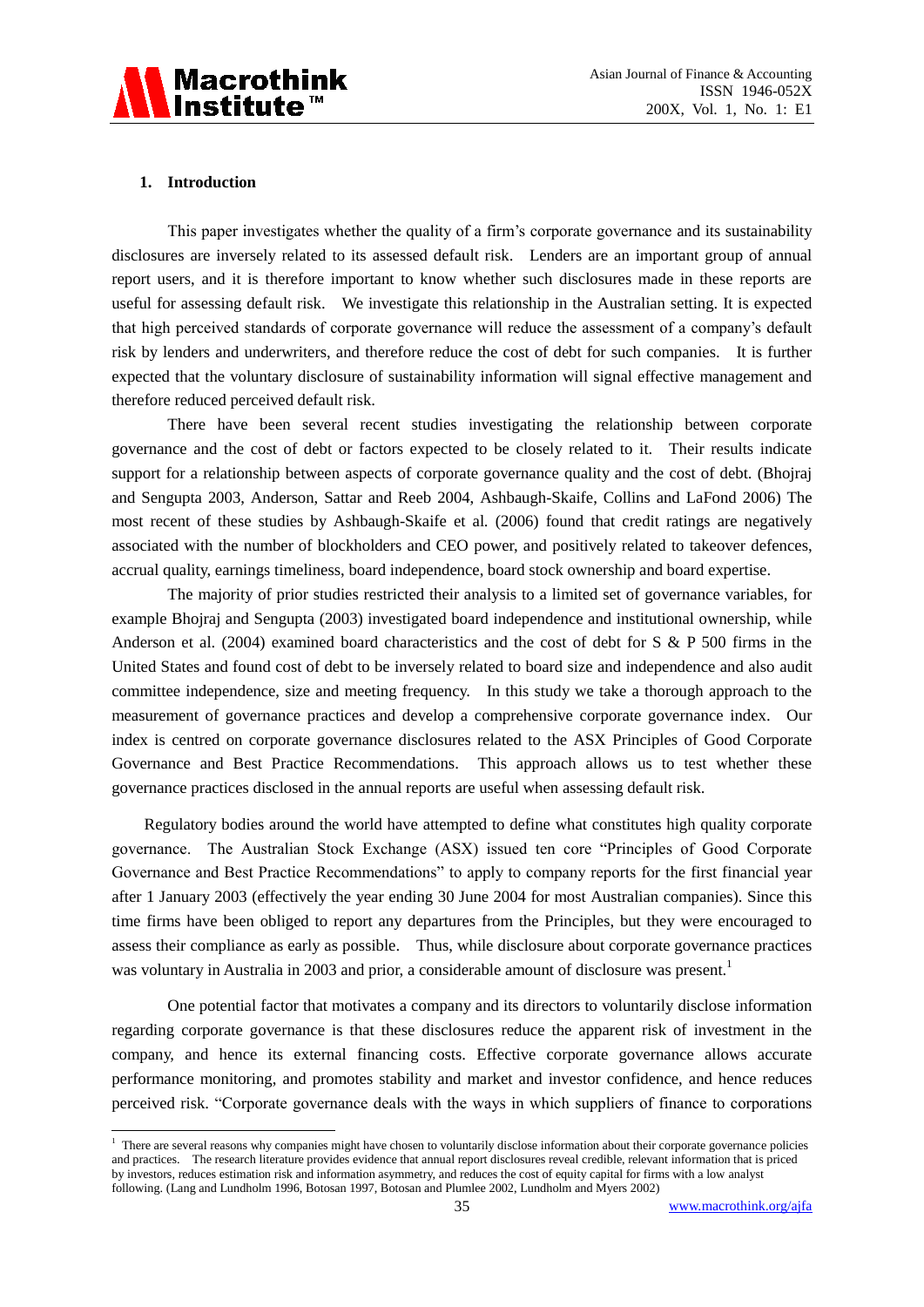

assure themselves of getting a return on their investment," per Shleifer and Vishny (1997). Agency theory suggests that stakeholders seek to reduce information asymmetry. Financiers need the management expertise but this leaves managers with significant control rights and the question of how financiers can ensure these are not exercised for the benefit of shareholders or managers" personal gain at the expense of bondholders (Jensen and Meckling 1976). To the extent that governance is an important determinant of default risk, its perceived strength can have a significant effect on estimating that risk. Weak governance can impair a firm"s financial position and ability to repay its debts. A firm"s credit rating reflects a rating agency"s opinion of an entity"s overall creditworthiness and its capacity to satisfy its financial obligations (Standard & Poor"s, 2002)

Although the detailed methodology used for developing corporate credit ratings by firms such as Standard & Poor's (S & P) and Moody's is not public information, it is reasonable to assume that an assessment of a company"s internal regulation and corporate governance practices would be a factor in assessing the default risk level for lenders. A number of US studies have found a positive association between aspects of corporate governance and firm value (Lundholm and Myers 2002; Botosan 1997; Botosan and Plumlee 2002; Lang and Lundholm 1996, 2000) and a few have extended this to explore the association between aspects of corporate governance and perceived credit risk and therefore cost of debt. (Sengupta 1998; Bhojraj and Sengupta 2003; Gompers, Ishii and Metrick 2003; Ashbaugh-Skaife et al. 2006, and Anderson et al. 2004) S & P have described their rating methodology as encompassing four main areas: industry risk (operating risk), business risk (specific company risk factors and keys to success), financial risk (based on quantitative ratios and a qualitative review of financial policy) and liquidity risk (financing needs and cash flow).<sup>3</sup> S & P describe their ratings in the introduction to the Code of Practices and Procedures as "a valuable tool in the global capital markets for the evaluation and assessment of credit risk."

Research has also suggested that firms may (successfully) use corporate social and environmental (sustainability) reporting to "legitimise various aspects of their respective organisations" (Deegan (2002) p.282). If the motivation for disclosing this additional voluntary information is to increase the credibility and enhance the reputation of the management of the organisation, then this should reduce the perceived risk of that organisation from a lender"s perspective, if they accept the intended message. This view is further supported by research suggesting that organisations may use corporate social responsibility and sustainability reporting as a vehicle for reputation risk management (Bebbington et.al. (2008) and commentary by Unerman (2008)). Schneider (2008) argues that the market values a firm"s environmental performance in assessing risk and a firm"s cost of debt capital. Again, agency theory is applicable as the debt market may perceive a proactive environmental strategy as an indication that management are not pursuing short-term profit strategies for the benefit of shareholders at the expense of bondholders. A proactive management stance on sustainability issues could similarly be positively interpreted. Firms with superior sustainability may disclose more information about their sustainability to differentiate themselves from firms with inferior sustainability. Voluntary disclosure theory (see Dye 1985) predicts that high quality companies have incentives to report more extensively to distinguish themselves from lower quality companies. This theory has been applied to voluntary environmental performance disclosure (Clarkson et al. (2008)). These authors demonstrate a positive relationship between environmental performance per se and the level of voluntary environmental disclosures. This prior research and theory suggests that

<u>.</u>

<sup>&</sup>lt;sup>2</sup>Scleifer & Vishny (1997) p.742

<sup>&</sup>lt;sup>3</sup>Presentation made by Chris Dalton, Managing Director, Standard & Poor's Australia & New Zealand, Melbourne Financial Services

Symposium, Wednesday 17<sup>th</sup> March 2004.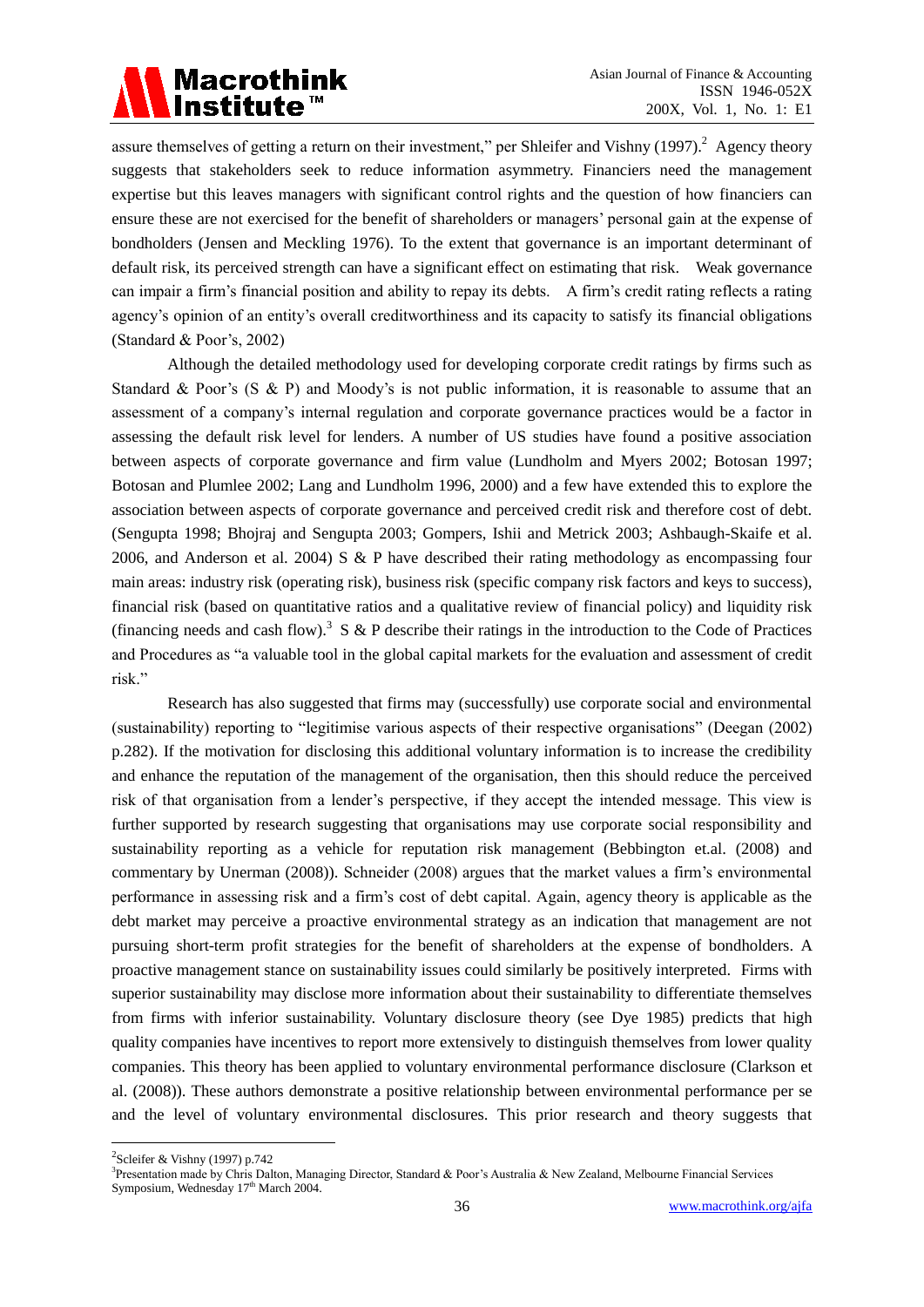

voluntary sustainability reporting can be used to indicate underlying superior performance in sustainable practices.

We use the following hypotheses to test the relationships between corporate governance practices and sustainability disclosures found in annual reports and assessed default risk in the Australian setting:

#### *H1 Credit ratings are positively related to the quality of corporate governance practices*

#### *H2 Credit ratings are positively related to the voluntary disclosure of sustainability information*

The methodology used to test these hypotheses is described in the next section. For the purposes of this paper quality of corporate governance is defined as a high score on our corporate governance index. The quality of sustainability disclosures is not measured directly; instead the volume of sustainability or CSR information (as identified by the firm) disclosed in the annual report or as a separate statement is used as the proxy, given that any disclosure on this issue is voluntary. The methodology section is followed by the results of our analysis and conclusions.

#### **2. Methodology**

<u>.</u>

#### *2.1 Development of a Corporate Governance Index*

A corporate governance index based on annual report disclosures was developed to rate each company"s corporate governance quality. Derivation of this index was centred on corporate governance indicators suggested by prior research and best practice, such as the Australian Stock Exchange "Principles of Good Corporate Governance and Best Practice Recommendations" (ASX Principles). Table 1 summarises the corporate governance index. The maximum possible score was 26 (7 disclosure, 15 independence, 2 external audit, 2 procedures). Each company"s corporate governance score (CGSCORE) was calculated by dividing their total score by this maximum possible score, to express it as a proportion for ease of comparability<sup>4</sup>.

| <b>DISCLOSURE</b>                           |                                                 | <b>Maximum</b>              |
|---------------------------------------------|-------------------------------------------------|-----------------------------|
| The annual statements contain a statement   | $1 \text{ or } 0$                               |                             |
| addressing corporate governance.            |                                                 |                             |
| Reference is made to the ASX Corporate      | $1 \text{ or } 0$                               |                             |
| Governance Principles                       |                                                 |                             |
| An assessment is made regarding current     | 1 for a general overview                        | $\mathcal{D}_{\mathcal{L}}$ |
| compliance with the ASX Principles          | if the review is<br>$\mathcal{D}_{\mathcal{L}}$ |                             |
|                                             | detailed                                        |                             |
| The qualifications of the Board members are | $1 \text{ or } 0$                               |                             |
| disclosed                                   |                                                 |                             |

#### **TABLE 1 – Corporate Governance Index**

<sup>4</sup> As an additional check, the models were also computed using the raw corporate governance scores (not scaling by 26) and this made no impact on the correlation or regression results.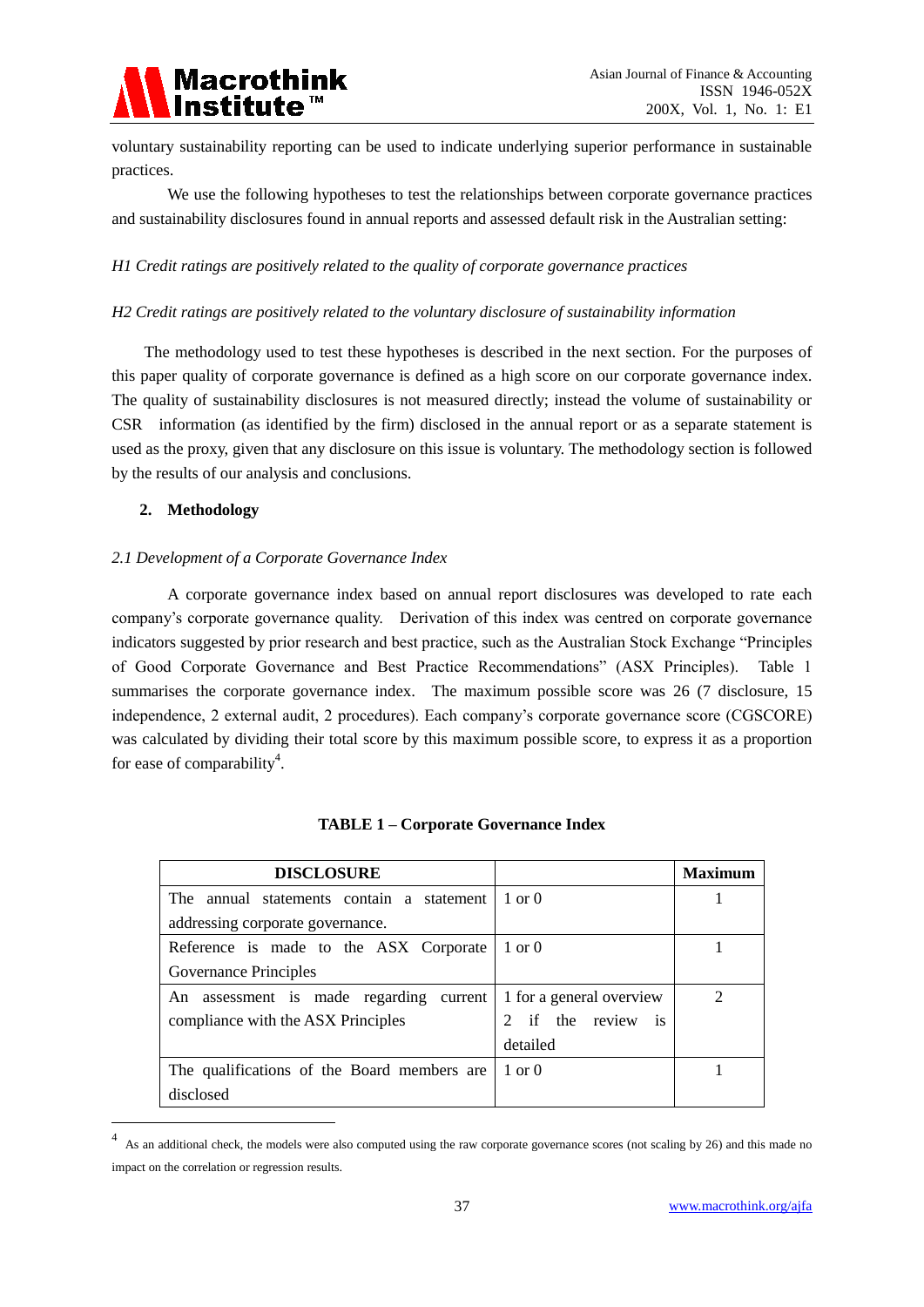| Table 1 continued                            |                             |              |
|----------------------------------------------|-----------------------------|--------------|
| The relevant experience of the Board members | $1$ or $0$                  | 1            |
| is disclosed                                 |                             |              |
| Members' attendance at meetings is disclosed | $1$ or $0$                  | 1            |
| <b>TOTAL DISCLOSURE</b>                      |                             | 7            |
| <b>INDEPENDENCE</b>                          |                             |              |
| CEO not same person as Board chairman        | 1 or                        | 1            |
| <b>BOARD</b>                                 |                             |              |
| Board size (average membership)              | Noted only                  |              |
| Proportion non-executive members             | x/1                         | 1            |
| Proportion of independent members            | x/1                         | 1            |
| Independent chairperson                      | $1$ or $0$                  | 1            |
| Number of meetings during year: Six or more  | 1 point                     |              |
| Less than 6                                  | 0 points                    |              |
| Not disclosed                                | 0 points                    | 1            |
| <b>AUDIT COMMITTEE</b>                       |                             |              |
| Committee size (average membership)          | Noted only                  |              |
| Proportion non-executive members             | x/1                         | 1            |
| Proportion of independent members            | x/1                         | 1            |
| Independent chairperson                      | $1$ or $0$                  | 1            |
| Number of meetings during year: Four or more | 1 point                     |              |
| Less than 4                                  | 0 points                    |              |
| Not disclosed                                | 0 points                    | 1            |
| REMUNERATION COMMITTEE                       |                             |              |
| Committee size (average membership)          | Noted only                  |              |
| Proportion non-executive members             | if<br>$x/1$ ,<br>zero<br>no | 1            |
|                                              | committee                   |              |
| Proportion of independent members            | if<br>$x/1$ ,<br>zero<br>no | 1            |
|                                              | committee                   |              |
| Independent chairperson                      | $1$ or $0$                  | $\mathbf{1}$ |
| NOMINATION COMMITTEE                         |                             |              |
| Committee size (average membership)          | Noted only                  |              |
| Proportion non-executive members             | $x/1$ ,<br>if<br>zero<br>no | 1            |
|                                              | committee                   |              |
| Proportion of independent members            | if<br>$x/1$ ,<br>zero<br>no | 1            |
|                                              | committee                   |              |
| Independent chairperson                      | $1$ or $0$                  | 1            |
| <b>TOTAL INDEPENDENCE</b>                    |                             | 15           |
| <b>EXTERNAL AUDIT</b>                        |                             |              |
| 'Big Four' audit                             | $1$ or $0$                  | $\mathbf{1}$ |
| Proportion of audit/other fees               | x/1                         | 1            |
| TOTAL EXTERANAL AUDIT                        |                             | 2            |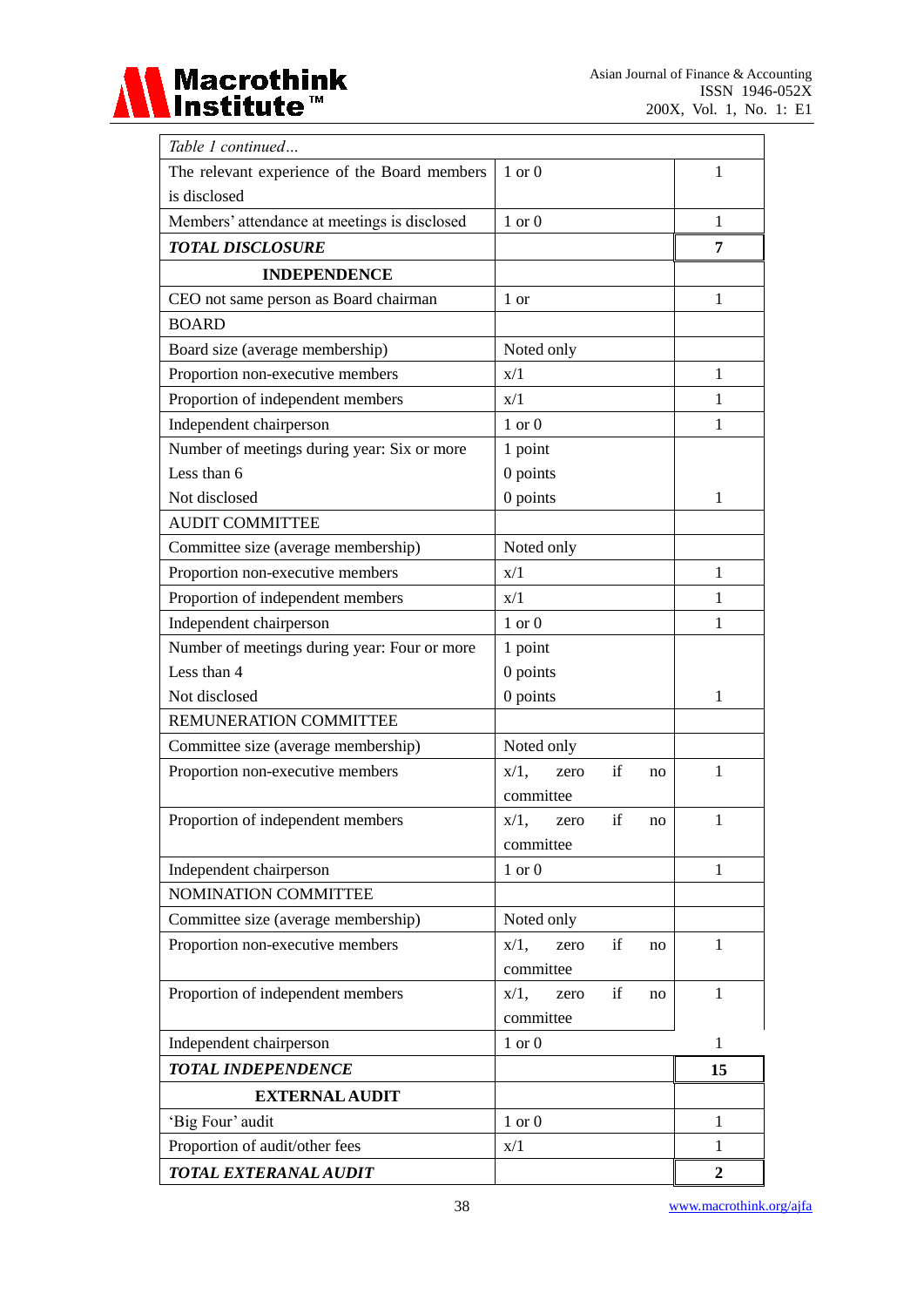

| Table 1 continued                         |                            |  |
|-------------------------------------------|----------------------------|--|
| <b>PROCEDURES</b>                         |                            |  |
| Role/duties of Board clear (e.g. Charter) | 1 or 0, 0 if not disclosed |  |
| Company has a Code of Conduct             | 1 or 0, 0 if not disclosed |  |
| <b>TOTAL PROCEDURES</b>                   |                            |  |
| <b>MAXIMUM POSSIBLE SCORE</b>             |                            |  |

#### 2.1.1 Disclosure

The first points in the index were awarded for a company making a statement on their corporate governance policy, for including a reference to the ASX Principles, and for making an assessment of whether the company currently complies with ASX Principles (1 point for a general statement about the extent of compliance, 2 points for a detailed consideration of the Principles). The remainder of the index was an assessment of whether in fact the Principles were already being applied.

The index includes a point each for disclosure of the board members" qualifications and experience, and another for disclosing their attendance at meetings. These disclosures are required for stakeholders to judge the competency of the board. The index does not endeavour to make an assessment of actual board competency on the basis of these disclosures, since to do so would be highly subjective.

#### 2.1.2 Independence

<u>.</u>

To assess the strength of the oversight role performed by the board an assessment was made of the independence of the board and relevant committees (Ashbaugh-Skaife et al. 2006, Anderson et al. 2004). Independence has been a common essential requirement in all the regulatory recommendations regarding corporate governance. A board independent of the company and free from undue influence from any major shareholder enables the directors to carry out their oversight role in the best interests of all shareholders and to ensure that management is accountable to stakeholders.

The number of members of the board and the recommended committees (audit, remuneration and nomination) was noted, and the proportion of independent members was calculated. In the absence of such a committee, the proportion was set to zero.<sup>5</sup> Points were also included to note the separation of the role of CEO and chairperson (Balatbat, Taylor and Walter 2004) and for an independent chairperson. As a further measure of the strength of the oversight role performed by the board, the number of board and audit committee meetings was considered. Following the Horwarth Report (2002) recommendations, strong oversight was defined as the board meeting at least six times annually and the audit committee at least four times annually.

Two measures were used for independence of directors. The first was simply whether the director is a non-executive director or not (Clarkson et al. 2006). Annual reports sometimes imply that the term non-executive indicates an independent director. As the Horwarth (2002) report points out, however, being a non-executive director merely means that a director is not *currently* a manager and is often far from meaning that the director is independent of the company. The second measure therefore took into account

 $<sup>5</sup>$  Having regard to possible difficulties faced by smaller companies, it was permitted for a company to have combined</sup>

remuneration/nomination committees provided that the duties of the combined committee were clearly stated to include both oversight roles. If a company did not have a committee performing either role, then the score was given as zero.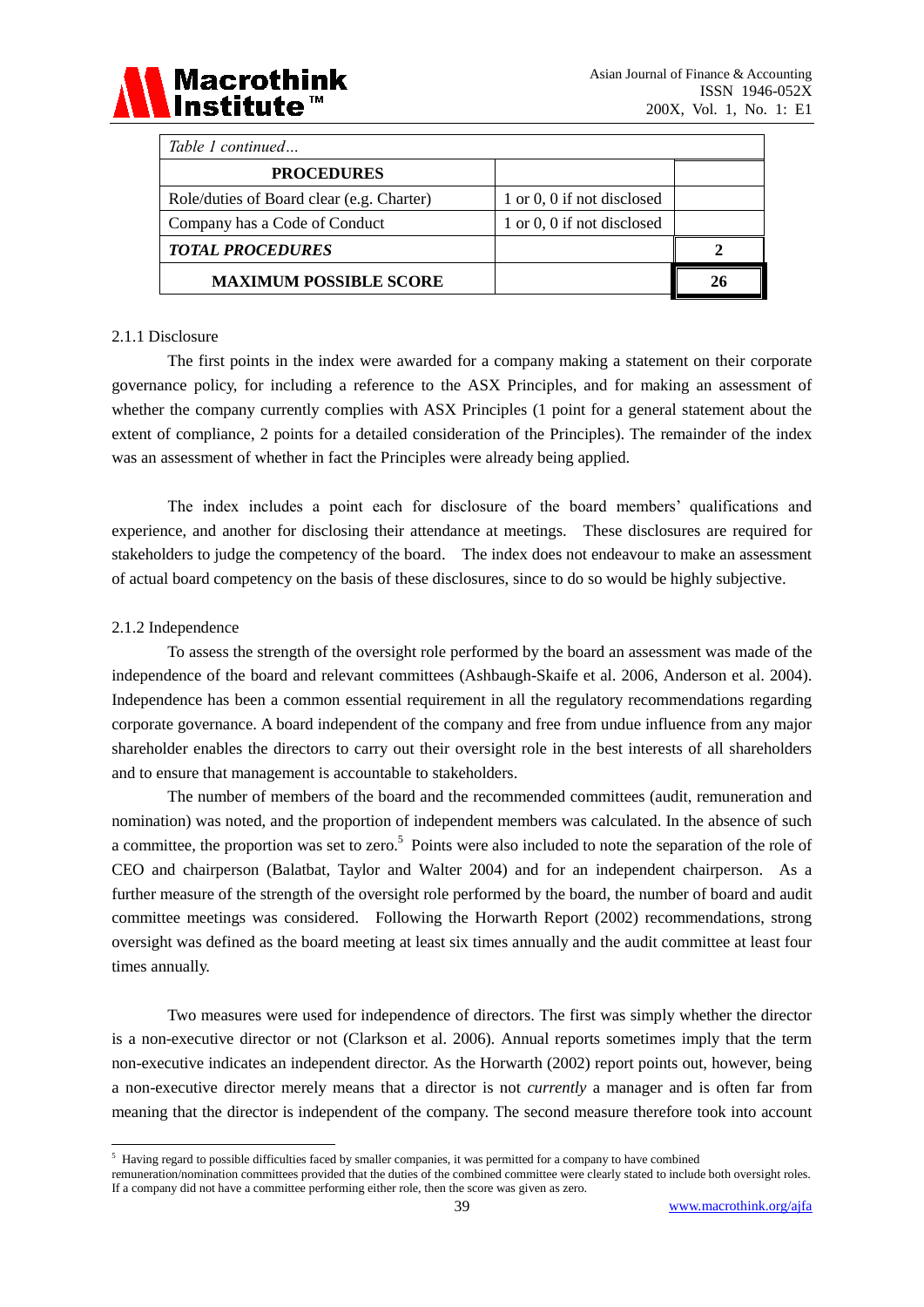

the recommendations for best practice per the IFSA "Blue Book" 2004 and ASX Principle 2, and strictly applied a director was only considered independent if he/she satisfied all of the following:

- non-executive
- $\cdot \cdot$  had an interest in less than 5% of the company's voting share capital,
- $\cdot$  had not held an executive position in the company in the past three years
- had not had any material interest in a contractual relationship/consultancy with the company other than the directorship and had no other obvious personal connection with executive directors.
- had not served on the Board for a prolonged period likely to materially effect independence (as a guide this study presumed 10 years to be the maximum)

This was assessed based on information gleaned from the 2003 annual report of the company, particularly disclosure of directors' interests, related party transactions and general description of directors' positions held.

#### 2.1.3 External audit

As the Board is also responsible for the appointment of the external auditors, it was noted whether or not a leading external audit firm had been appointed. Audit firm size was used as a proxy for quality (Clarkson et al. 2006; DeAngelo 1981; Francis, Khurana and Pereira 2003). One point was awarded for a "Big Four" audit firm. The proportion of audit fee charged compared to the fees for other services provided was also calculated. It is assumed that an auditor will be more independent the higher the proportion of the fee relates to the audit, as this reduces potential conflicts of interest.

#### 2.1.4 Procedures

Finally, points were awarded a company for having adopted procedures suggested by ASX Principles 1 and 3. One point was awarded if the company laid down guidelines for board/management duties (e.g. Charter). A further point was awarded if the company disclosed that it had a Code of Conduct.

#### *2.2 Assessment of sustainability*

The published annual financial reports of each of the companies in the sample were examined for the inclusion or otherwise of a statement on Corporate Social Responsibility (CSR) or Sustainability. In addition, sample firms with separate sustainability or CSR reports were identified. The total number of pages devoted to sustainability reporting was captured for each company.

#### *2.3 Sample and data*

Assessed default risk is captured by an independent assessment of the risk to lenders - a firm"s individual credit rating supplied by Standard and Poor's  $(S \& P)$ . Companies often acknowledge the importance of credit ratings in raising non equity finance. Indeed, many quote their credit rating (particularly if it has improved during the period) in their annual report, as an indication of their risk standing.

Credit ratings for 82 Australian companies were obtained from S & P for the financial year to 30<sup>th</sup> June 2004. However several of these companies were excluded from our final sample. S & P rates entities at their request as well as rating companies for their own database. Entities may seek a credit rating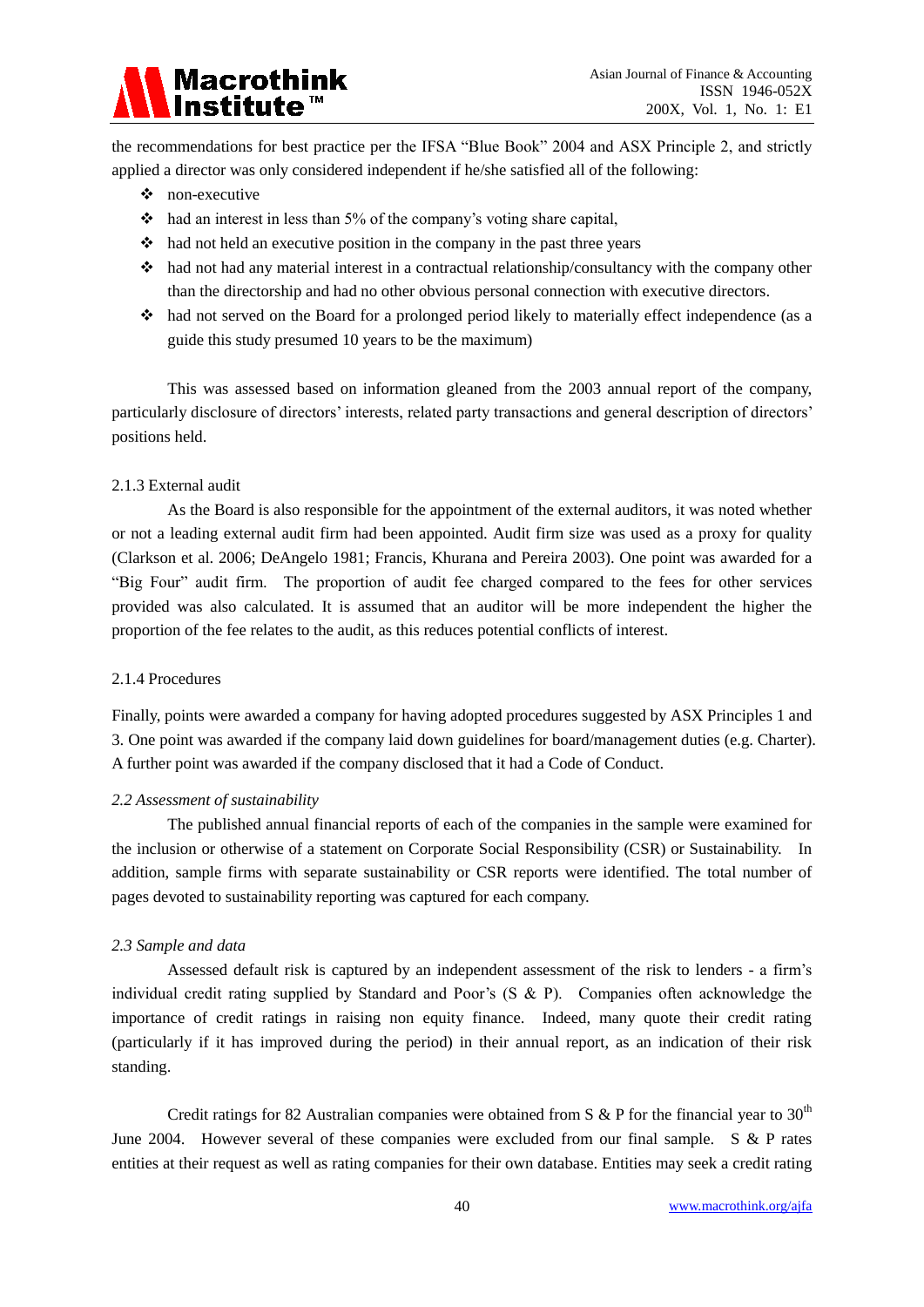

in order to obtain finance, or in contemplation of listing. The original list contained a number of private (Pty Ltd) companies as well as subsidiaries of other companies not publishing separate financial data. There were also a number of delistings and mergers/demergers and one company under voluntary administration. The final sample ultimately consisted of 38 companies which met the criteria of being non finance/banking/insurance<sup>6</sup> and which held an S & P credit rating in 2004 and filed an annual report in 2003. The mean market capitalisation for this sample is M\$5,841; with this measure of firm size varying between M\$96.2 and M\$44,239.

|                                        | No. |
|----------------------------------------|-----|
| 2004 S & P Rated (non banking/finance) | 82  |
| <b>Exclusion reason</b>                |     |
| Delisted                               | 7   |
| No information - government            | 4   |
| No information - Pty or trust          | 23  |
| Subsidiary                             | 7   |
| Merger/demerger                        |     |
| Start up during year                   |     |
| Voluntary administration               |     |
|                                        |     |
| <b>Final sample</b>                    | 38  |

#### **TABLE 2 - Reconciliation original data set to final sample**

The information for constructing the corporate governance index, sustainability disclosures, and for the control variables was obtained from the 2003 annual reports, and from the databases AspectHuntley DatAnalysis, AspectHuntley FinAnalysis and Connect 4. In 2003 there was no obligation for companies to report their degree of compliance with the ASX Principles, therefore the inclusion of a corporate governance statement was voluntary. The main areas of the report where such information was found were the board of director"s report, any corporate governance statement made, details of directors" qualifications, experience, past employment and directorships if given, details of shareholdings and directors" interests and notes to the financial statements, particularly related party transactions.

#### *2.4 Descriptive statistics*

-

The S & P Global (Long Term) Credit Rating Scale ranges from AAA (Extremely Strong Capacity) to D (Payment Default). This was converted to a 22 point ordinal scale such that AAA equated to 22, BB (Less vulnerable) equated to 11 and D equated to 1 (see Table 3). This is similar to the scale used in USA Studies by Anderson et al. (2004) who used credit ratings to control for differences in default risk, by Reeb, Mansi and Allee (2001), and by Ahmed et al. (2002); although this latter study followed Compustat's

<sup>&</sup>lt;sup>6</sup> Insurance and financial service companies were excluded, as the regulations affecting such companies regarding governance practices are substantially different from other listed companies.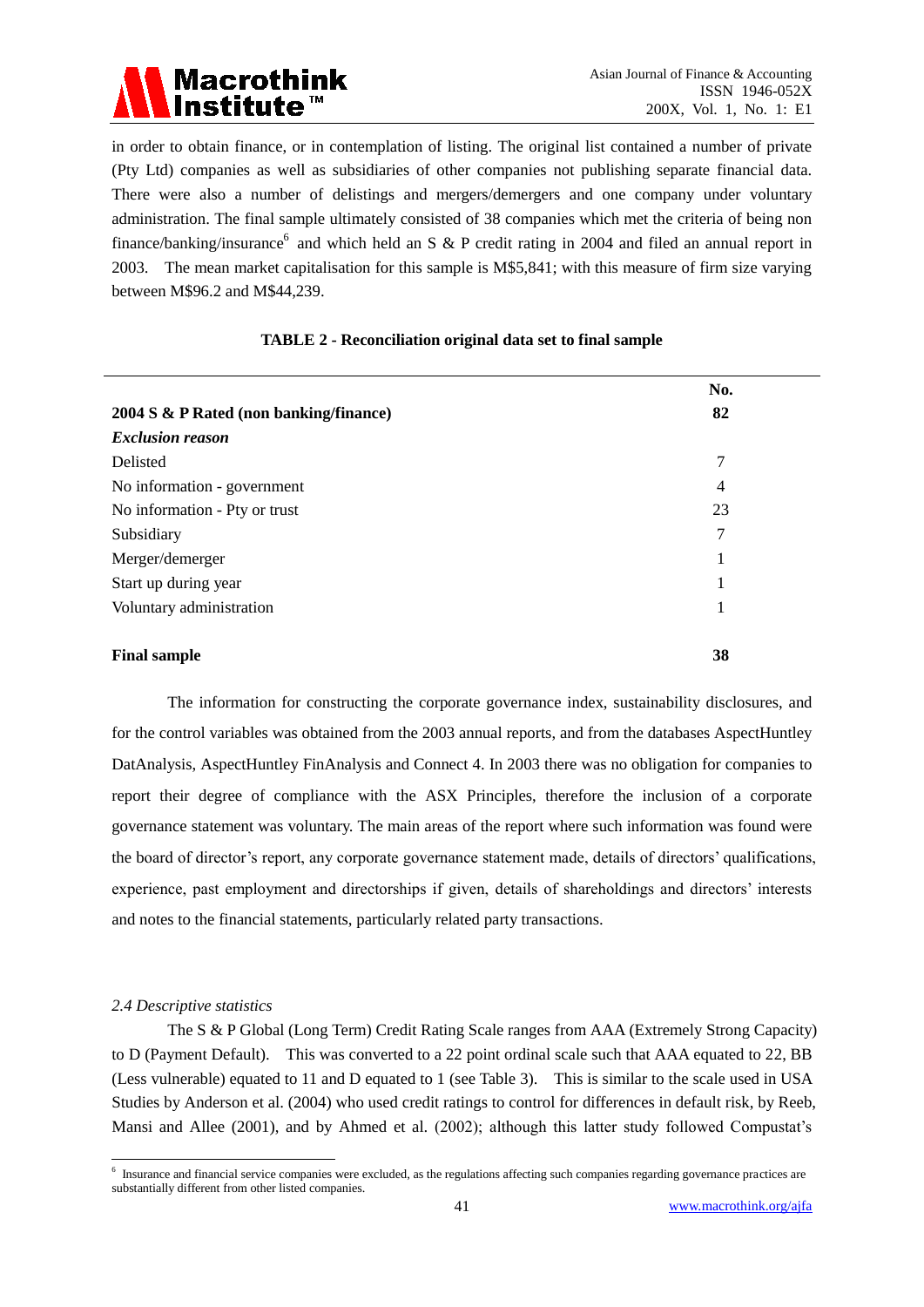## **Macrothink Institute**™

conversion of ratings with larger values corresponding to a *less* favourable debt rating. S & P defines its issuer credit ratings as an assessment of the firm"s financial capacity and willingness to pay its financial obligations, "based on current information furnished by obligors or obtained by Standard & Poor"s from other sources it considers reliable.<sup>7</sup> A 'key dimension' of the ratings are financial ratios for measuring performance and financial structure. Descriptive statistics for the sample are shown in Table 4. The highest credit rating in the sample was  $AA$ - (SPRATE = 19) and the lowest was CCC (SPRATE = 5), while the median was BBB+ (SPRATE  $= 15$ ).

Table 4 also shows descriptive statistics for our corporate governance index and its key components, sustainability disclosures, and several firm characteristics. The highest CGSCORE was 96.9% (25.2/26), while the lowest was  $42.7\%$  (11.1/26). The mean and median corporate governance scores were 74.9% and 80.3% respectively. The mean disclosure score (DISCL) was 82.7% (5.8/7), with a wide range between 14.3% and 100%. Only one company made no corporate governance statement and 18/38 companies (47%) scored 7/7. The mean board size was 8 members and 3 members for the audit committee. The mean score for overall independence (INDEP) was 72%, again with a range from 31% to 99%. The mean proportion of board member independence (BDIND) was 49%, with 19/38 companies (50%) having a majority independent board. For audit committees the mean proportion of member independence (ACIND) rose to 68%, with 34/38 (89%) companies assessed as having a majority independent audit committee and 10/38 (26%) fully independent. The mean proportion of non executive directors on the Board was 75% for the sample, with 100% on audit committees. Ten of our sample companies issued a separate sustainability or CSR report. When both annual and separate report disclosures were considered, there was substantial variation in the extent of sustainability reporting; with the number of pages devoted to these disclosures ranging between 0 and 82, with a mean (median) of 11.63 (2.00).

| <b>Rating Scale</b> | <b>Index</b> | <b>S</b> & P Description  |
|---------------------|--------------|---------------------------|
| <b>AAA</b>          | 22           | Extremely strong capacity |
| $AA +$              | 21           |                           |
| AA                  | 20           | Very strong capacity      |
| AA-                 | 19           |                           |
| $A +$               | 18           |                           |
| A                   | 17           | Strong capacity           |
| $A-$                | 16           |                           |
| $BBB +$             | 15           |                           |
| <b>BBB</b>          | 14           | Adequate capacity         |
| BBB-                | 13           |                           |
| $BB +$              | 12           |                           |
| <b>BB</b>           | 11           | Less vulnerable           |

|  |  | <b>TABLE 3 – Credit Rating Scale</b> |
|--|--|--------------------------------------|
|--|--|--------------------------------------|

<sup>-</sup>7 Standard & Poor"s Website: http://www2.standardandpoors.com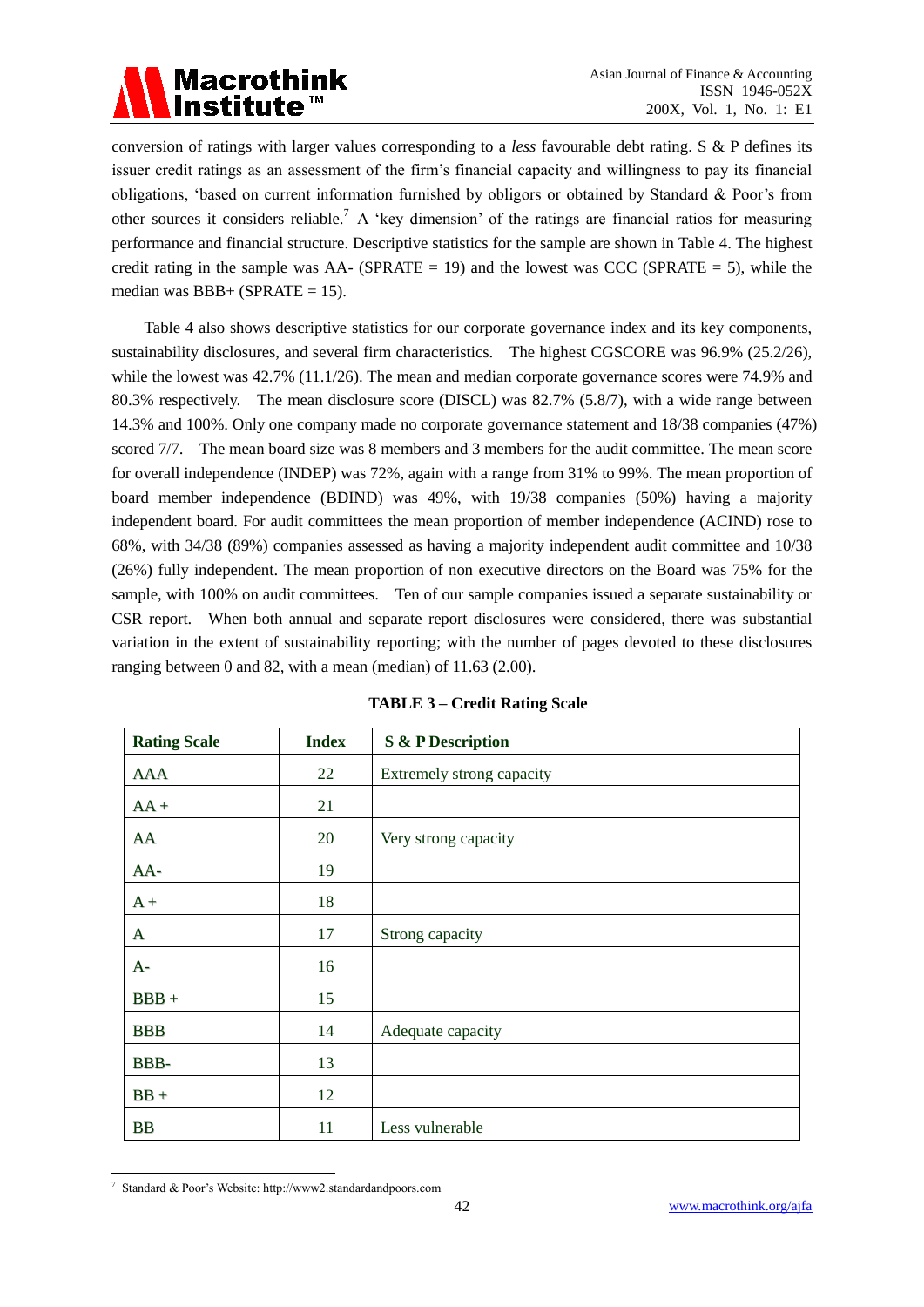

| Table 3 continued |                |                             |
|-------------------|----------------|-----------------------------|
| BB-               | 10             |                             |
| $B +$             | 9              |                             |
| B                 | 8              | More vulnerable             |
| $B -$             | $\overline{7}$ |                             |
| $CCC+$            | 6              |                             |
| <b>CCC</b>        | 5              | Currently vulnerable        |
| CCC-              | 4              |                             |
| CC                | 3              | Currently highly vulnerable |
| $\mathbf C$       | $\overline{2}$ | Administration/Bankruptcy   |
| D                 |                | Payment default             |

*Notes:*

Global Rating Scale Source: Presentation made by Chris Dalton, Managing Director, Standard & Poor's Australia & New Zealand, Melbourne Financial Services Symposium, Wednesday 17<sup>th</sup> March 2004 [www.users.bigpond.com/bradleyjon/SP/Standard\\_Poors.ppt](http://www.users.bigpond.com/bradleyjon/SP/Standard_Poors.ppt)

Standard & Poor"s Credit Ratings Definition[shttp://w.0.standardandpoors.com.au/](http://www.standardandpoors.com.au/)

#### **TABLE 4 - Descriptive Statistics for the Sample of 38 Companies (based on 2003 data)**

| <b>Measure</b> | <b>Mean</b> | <b>Median</b> | <b>Std Dev</b> | <b>Minimum</b> | <b>Maximum</b> |
|----------------|-------------|---------------|----------------|----------------|----------------|
| <b>SPRATE</b>  | 14.454      | 15.000        | 2.818          | 5.000          | 19.000         |
| <b>CGSCORE</b> | 0.749       | 0.803         | 0.177          | 0.427          | 0.969          |
| <b>DISCL</b>   | 0.827       | 0.929         | 0.235          | 0.143          | 1.000          |
| <b>INDEP</b>   | 0.720       | 0.774         | 0.223          | 0.309          | 0.989          |
| <b>AUDIT</b>   | 0.799       | 0.804         | 0.114          | 0.500          | 0.977          |
| <b>PROC</b>    | 0.645       | 0.500         | 0.347          | 0.000          | 1.000          |
| <b>BDIND</b>   | 0.493       | 0.497         | 0.214          | 0.000          | 0.917          |
| <b>ACIND</b>   | 0.682       | 0.667         | 0.264          | 0.000          | 1.000          |
| <b>BDSIZE</b>  | 7.686       | 7.958         | 2.427          | 4.000          | 14.500         |
| <b>ACSIZE</b>  | 3.189       | 3.000         | 1.337          | 0.000          | 6.000          |
| <b>SUST</b>    | 11.630      | 2.000         | 22.488         | 0.000          | 82.000         |
| <b>SIZE</b>    | 8.078       | 7.951         | 1.273          | 4.977          | 10.675         |
| <b>LEV</b>     | 0.437       | 0.266         | 0.583          | 0.000          | 2.650          |
| <b>GROW</b>    | 0.892       | 0.966         | 0.151          | 0.357          | 1.000          |
| <b>PER</b>     | 0.123       | 0.106         | 0.088          | 0.020          | 0.528          |

*Notes*:

 $SPRATE = Standard \& Poor's credit rating for the firm at 30 June 2004$ 

 $CGSCORE = the proportional score (x/26) on the corporate governance index$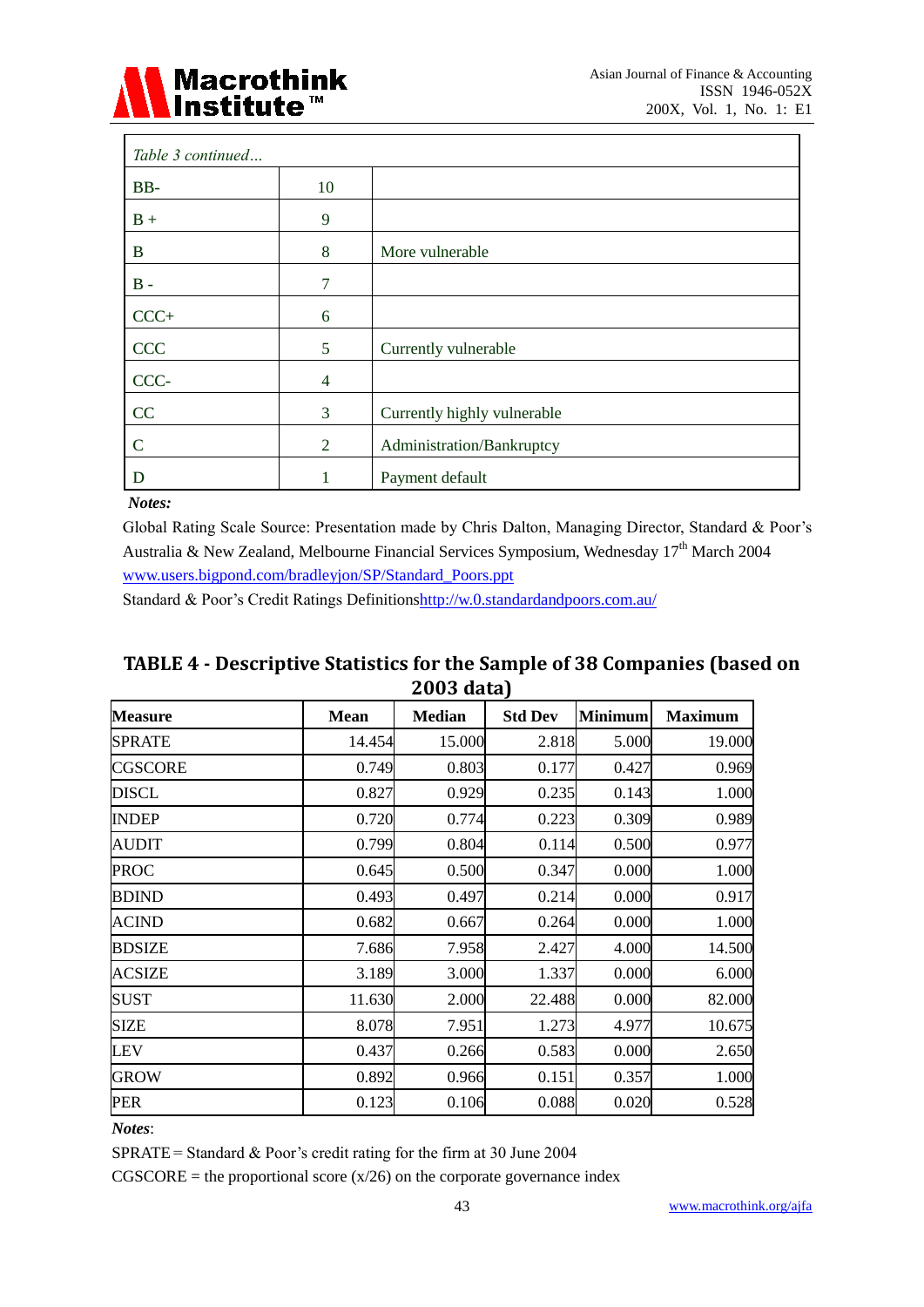

 $DISCL =$  is the disclosure score from the corporate governance index expressed as a proportion,  $x/7$ INDEP  $=$  is the independence score from the corporate governance index expressed as a proportion,  $x/15$ AUDIT = is the external audit score from the corporate governance index expressed as a proportion,  $x/2$  $PROC =$  is the procedure score from the corporate governance index expressed as a proportion,  $x/2$ BDIND = the proportion of independent directors on the Board during the annual report period ACIND = the proportion of independent directors on the Audit Committee during the annual report period  $BDSIZE =$  the mean number of directors on the Board during the annual report period ACSIZE = the mean number of directors on the Audit Committee during the annual report period SUST = total number of pages devoted to sustainability reporting  $SIZE =$  natural log of book value of assets LEV = book value long term debt/market value common equity end of year GROW = Measure for growth: Proportion of tangible assets to total assets

PER = ratio of cash flows (EBITDA) to total assets, where EBITDA is earnings before interest, tax, depreciation and amortisation.

All 38 companies in the sample were audited by one of the "Big 4" audit firms, so any variation in AUDIT score was in respect of the relative proportion of audit/non audit related fees paid to the audit firm during the year. One firm provided no breakdown of audit firm fees, (and therefore scored 1/2 for having a Big 4 audit firm only), otherwise the minimum proportion of audit/non audit fees was 16% and the maximum 95%, with a mean of 61%. Firms were more likely to have a Code of Conduct (31/38 firms or 82%) than a Board Charter explicitly outlining the role of the Board (18/38 or 47%). Many of the companies, however, had introduced a Charter since the 2003 year end or stated that they were reviewing corporate governance procedures in the light of the ASX Principles and intended introducing one for 2004.

#### **3. Analysis**

The following model (Model 1) was used to test hypotheses 1 and 2 that a firm"s credit rating is positively related to the quality of its corporate governance practices and the voluntary disclosure of sustainability information:

 $SPRATE_{t+1} = \alpha + \beta_1 CGSCORE_t + \beta_2 SUST_t + \beta_3 SIZE_t + \beta_4 LEV_t + \beta_5 GROW_t + \beta_6 PER_t + \mu_t$ 

Where year t is 2003, SPRATE<sub>t+1</sub> is the S & P credit rating for the firm at 30 June 2004, CGSCORE is the proportional score  $(x/26)$  on the corporate governance index and SUST is the number of pages devoted to sustainability reporting. Following prior research and the factors suggested by S & P, several control variables were also included. Larger firms and higher performing firms are associated with lower risk and are therefore expected to have a higher credit rating and a lower cost of debt (Sengupta, 1998; Bhojraj and Sengupta, 2003; Anderson et al. 2004; Balatbat et al. 2004). The natural log of book value of assets captures firm size (SIZE). Firm performance (PER) is measured as the ratio of cash flows (EBITDA) to total assets, where EBITDA is earnings before interest, tax, depreciation and amortisation. On the other hand, high leverage and growth firms are associated with higher risk and therefore a higher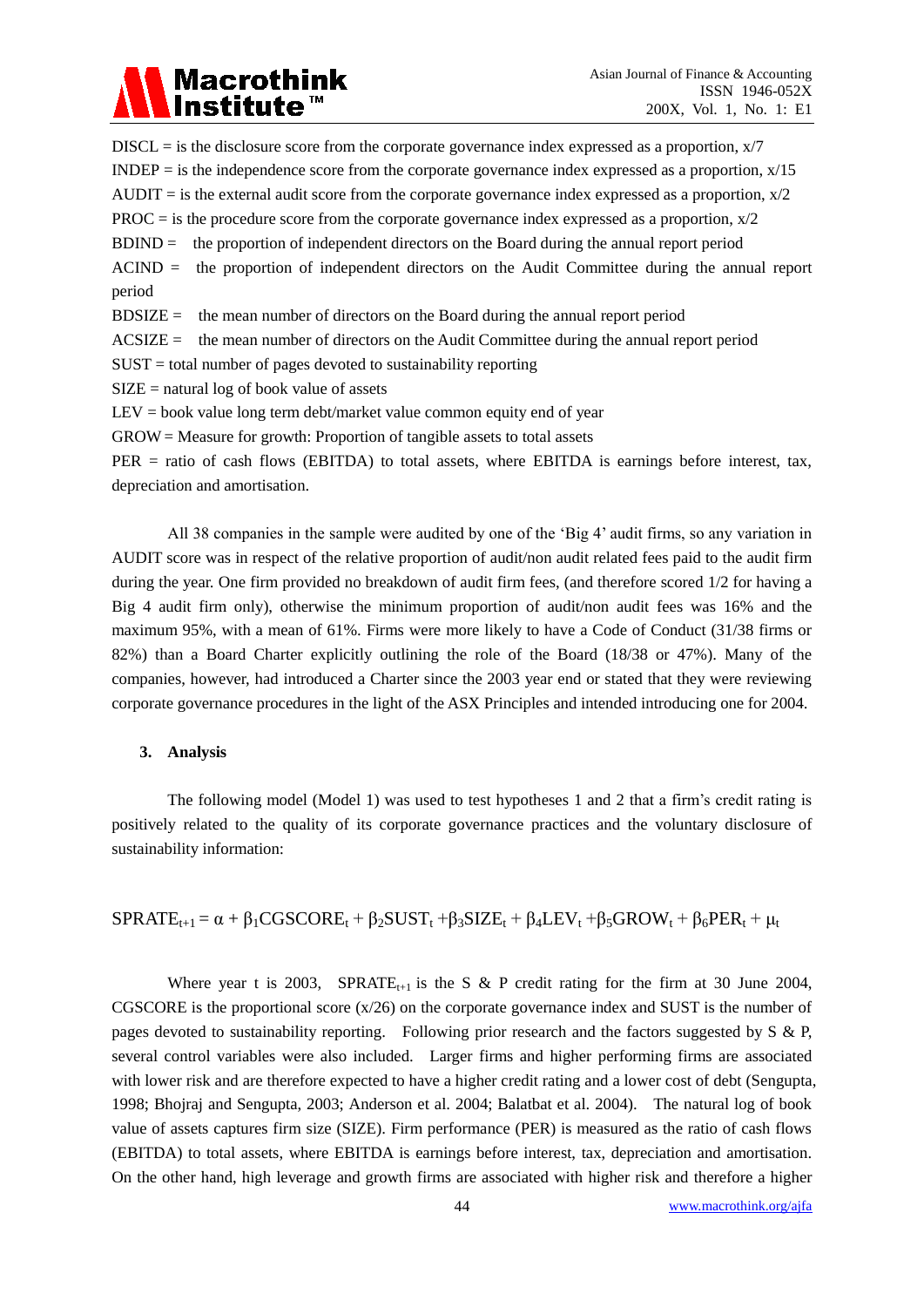

cost of debt and a lower credit rating (Sengupta 1998; Bhojraj and Sengupta 2003; Anderson et al. 2004; Balatbat et al. 2004). Book value long term debt/market value common equity measures leverage (LEV). Growth firms (GROW) are captured by the proportion of tangible assets to total assets.

The regression results for this model are shown in Table 5. Corporate governance index scores (CGSCORE) is not significantly related to credit rating. Indeed, it is insignificant in the wrong direction. Further, sustainability disclosures (SUST) are not significantly related to credit rating. The only significant variables were SIZE, LEV and GROW. Size was positively related to credit ratings and leverage negatively correlated, as expected. However growth was positively associated with credit ratings, which is surprising as growth is generally associated with increased risk.

| Figures in parenthesis are t statistics)<br>reports. |                       |              |              |              |  |  |  |  |  |
|------------------------------------------------------|-----------------------|--------------|--------------|--------------|--|--|--|--|--|
| <b>Variable</b>                                      | <b>Predicted sign</b> | Model 1      | Model 2      | Model 3      |  |  |  |  |  |
|                                                      |                       |              |              |              |  |  |  |  |  |
| Intercept                                            |                       | $-0.788$     | 0.128        | 1.111        |  |  |  |  |  |
|                                                      |                       | $(-0.212)$   | (0.027)      | (0.315)      |  |  |  |  |  |
| <b>CGSCORE</b>                                       | $\qquad \qquad +$     | $-0.317$     |              |              |  |  |  |  |  |
|                                                      |                       | $(-0.152)$   |              |              |  |  |  |  |  |
| <b>SUST</b>                                          | $\ddot{}$             | $-0.003$     | $-0.007$     | $-0.005$     |  |  |  |  |  |
|                                                      |                       | $(-0.192)$   | $(-0.372)$   | $(-0.278)$   |  |  |  |  |  |
| <b>DISCL</b>                                         |                       |              | $-1.444$     |              |  |  |  |  |  |
|                                                      |                       |              | $(-0.653)$   |              |  |  |  |  |  |
| <b>INDEP</b>                                         | $\qquad \qquad +$     |              | $-0.669$     |              |  |  |  |  |  |
|                                                      |                       |              | $(-0.310)$   |              |  |  |  |  |  |
| <b>AUDIT</b>                                         | $\qquad \qquad +$     |              | $-0.735$     |              |  |  |  |  |  |
|                                                      |                       |              | $(-0.196)$   |              |  |  |  |  |  |
| <b>PROC</b>                                          |                       |              | 1.350        |              |  |  |  |  |  |
|                                                      |                       |              | (1.059)      |              |  |  |  |  |  |
| CEO                                                  | $\ddot{}$             |              |              | $-1.576$     |  |  |  |  |  |
| <b>CHAIR</b>                                         |                       |              |              | $(-1.666)$   |  |  |  |  |  |
| <b>BDIND</b>                                         | $\ddot{}$             |              |              | 0.433        |  |  |  |  |  |
|                                                      |                       |              |              | 0.211        |  |  |  |  |  |
| <b>BDSIZE</b>                                        | $\qquad \qquad +$     |              |              | $-0.092$     |  |  |  |  |  |
|                                                      |                       |              |              | $(-0.468)$   |  |  |  |  |  |
| <b>SIZE</b>                                          | $+$                   | 1.277        | 1.337        | 1.308        |  |  |  |  |  |
|                                                      |                       | $(4.160)$ ** | $(3.913)$ ** | $(3.305)$ ** |  |  |  |  |  |
| <b>LEV</b>                                           |                       | $-1.306$     | $-1.275$     | $-1.519$     |  |  |  |  |  |
|                                                      |                       | $(-2.073)*$  | $(-1.903)*$  | $(-2.378)*$  |  |  |  |  |  |
| <b>GROW</b>                                          |                       | 6.889        | 6.242        | 5.917        |  |  |  |  |  |
|                                                      |                       | $(2.798)$ ** | $(2.456)^*$  | $(2.362)*$   |  |  |  |  |  |
| PER                                                  | $\qquad \qquad +$     | $-3.022$     |              |              |  |  |  |  |  |
|                                                      |                       | $(-0.730)$   |              |              |  |  |  |  |  |

**TABLE 5 – Regression Results for the sample of 38 ASX listed companies** 

(Dependent variable is S & P rating 2004; Other variables based on 2003 annual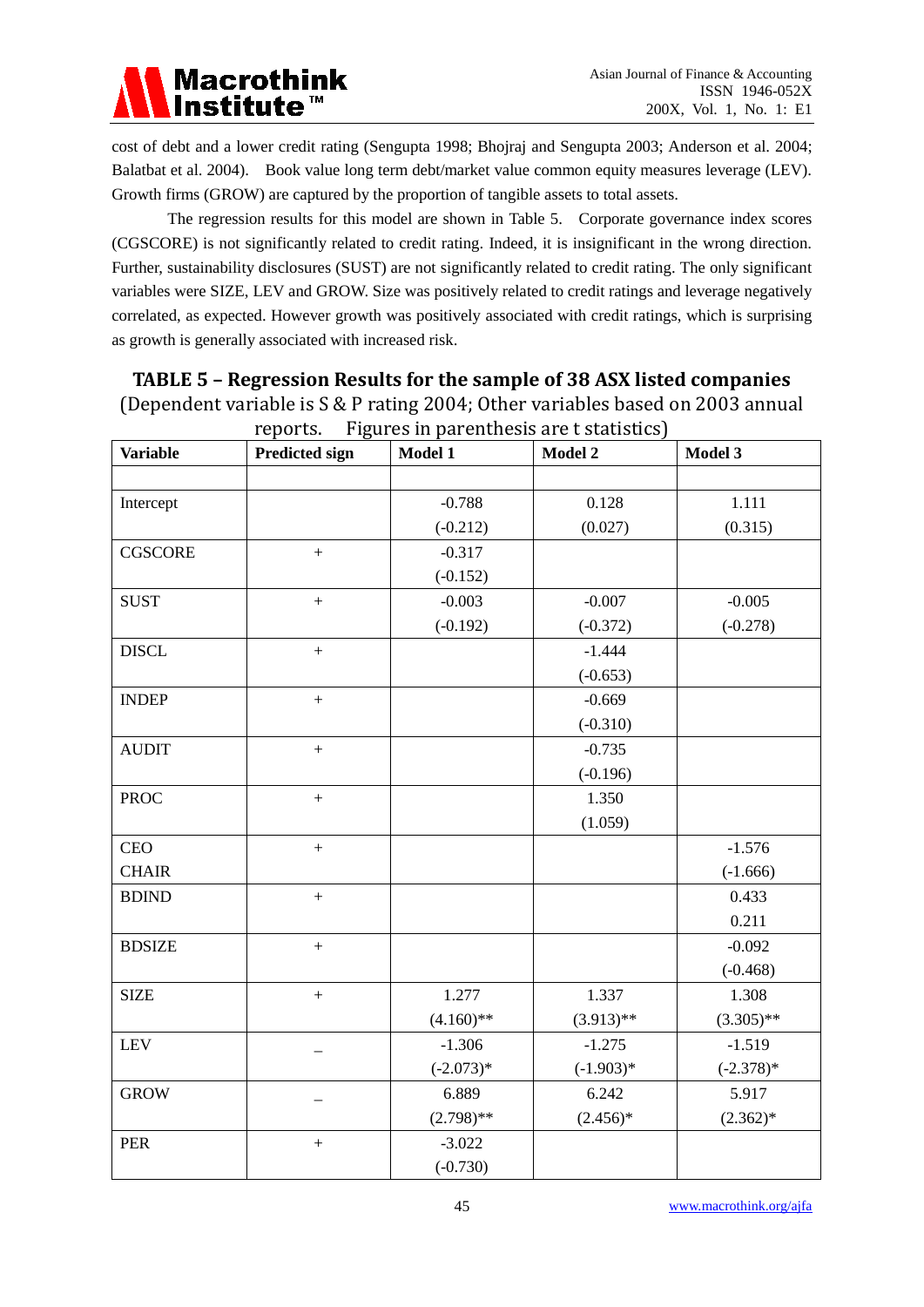

| Table 5 continued |           |           |           |  |  |  |  |  |  |
|-------------------|-----------|-----------|-----------|--|--|--|--|--|--|
| Adj R2            | 0.437     | 0.412     | 0.459     |  |  |  |  |  |  |
|                   |           |           |           |  |  |  |  |  |  |
|                   |           |           |           |  |  |  |  |  |  |
| E                 | $5.780**$ | $4.244**$ | $5.485**$ |  |  |  |  |  |  |
|                   |           |           |           |  |  |  |  |  |  |
|                   |           |           |           |  |  |  |  |  |  |

*Notes:*

\*significant at <0.05, \*\* significant at <0.01; As the sign of the variables is predicted, the p values shown are one tailed

CEOCHAIR = a dichotomous variable, being 1 if the CEO position is separate from the Board Chair (i.e. not the same director), otherwise 0, during the annual report period

Other variable definitions are the same as shown for Table 4

|                 | <b>SPRATE</b> | CGSCORE   | <b>SUST</b> | DISCL     | <b>INDEP</b> | AUDIT    | PROC      | CEOCHAIR  | <b>BDIND</b> | <b>BDSIZE</b> | <b>SIZE</b> | LEV       | <b>GROW</b> | PER      |
|-----------------|---------------|-----------|-------------|-----------|--------------|----------|-----------|-----------|--------------|---------------|-------------|-----------|-------------|----------|
|                 |               | 0.049     | 0.225       | $-0.169$  | 0.139        | 0.076    | 0.020     | $-0.215$  | 0.152        | $0.325*$      | $0.523**$   | $-0.362*$ | $0.381*$    | 0.053    |
| <b>SPRATE</b>   |               | (0.770)   | (0.175)     | (0.310)   | (0.406)      | (0.649)  | (0.907)   | (0.194)   | (0.361)      | (0.046)       | (0.001)     | (0.026)   | (0.018)     | (0.753)  |
|                 | 0.053         |           | 0.196       | $0.711**$ | 0.918**      | $-0.009$ | 0.529     | $0.587**$ | $0.681**$    | 0.298         | 0.244       | $-0.095$  | $-0.194$    | 0.220    |
| CGSCORE         | (0.751)       |           | (0.238)     | (0.000)   | (0.000)      | (0.957)  | (0.001)   | (0.000)   | (0.000)      | (0.069)       | (0.139)     | (0.569)   | (0.243)     | (0.185)  |
|                 | $0.400*$      | $0.595**$ |             | $-0.024$  | 0.286        | $-0.271$ | 0.056     | 0.023     | 0.315        | 0.315         | $0.409*$    | $-0.174$  | $-0.044$    | 0.120    |
| <b>SUST</b>     | (0.013)       | (0.000)   |             | (0.886)   | (0.082)      | (0.100)  | (0.741)   | (0.892)   | (0.054)      | (0.054)       | (0.011)     | (0.295)   | (0.793)     | (0.474)  |
|                 | $-0.096$      | $0.707**$ | $0.369*$    |           | $0.406*$     | $-0.300$ | $0.528**$ | $0.523**$ | $0.370*$     | 0.055         | $-0.063$    | 0.125     | $-0.160$    | 0.062    |
| DISCL           | (0.566)       | (0.000)   | (0.022)     |           | (0.012)      | (0.067)  | (0.001)   | (0.001)   | (0.022)      | (0.745)       | (0.706)     | (0.454)   | (0.338)     | (0.710)  |
|                 | 0.154         | $0.882**$ | $0.529**$   | $0.415**$ |              | 0.072    | 0.270     | $0.453**$ | $0.704**$    | $0.395*$      | $0.391*$    | $-0.178$  | $-0.202$    | 0.269    |
| <b>INDEP</b>    | (0.357)       | (0.000)   | (0.001)     | (0.010)   |              | (0.668)  | (0.102)   | (0.004)   | (0.000)      | (0.014)       | (0.015)     | (0.284)   | (0.225)     | (0.102)  |
|                 | 0.115         | $-0.036$  | $-0.176$    | $-0.329*$ | 0.014        |          | $-0.031$  | $-0.056$  | 0.016        | 0.010         | 0.020       | $-0.060$  | 0.106       | $-0.028$ |
| AUDIT           | (0.492)       | (0.828)   | (0.290)     | (0.044)   | (0.935)      |          | (0.854)   | (0.740)   | (0.924)      | (0.951)       | (0.907)     | (0.720)   | (0.525)     | (0.869)  |
|                 | $-0.023$      | $0.544**$ | 0.187       | $0.466**$ | 0.257        | 0.034    |           | $0.498**$ | 0.237        | $-0.076$      | $-0.143$    | $-0.039$  | 0.031       | 0.015    |
| PROC            | (0.893)       | (0.000)   | (0.261)     | (0.003)   | (0.119)      | (0.838)  |           | (0.001)   | (0.152)      | (0.651)       | (0.391)     | (0.818)   | (0.852)     | (0.931)  |
|                 | $-0.277$      | $0.548**$ | 0.216       | $0.376*$  | $0.443**$    | $-0.077$ | $0.447**$ |           | 0.294        | $-0.041$      | $-0.003$    | $-0.146$  | $-0.164$    | 0.237    |
| <b>CEOCHAIR</b> | (0.092)       | (0.000)   | (0.192)     | (0.020)   | (0.005)      | (0.644)  | (0.005)   |           | (0.073)      | (0.807)       | (0.986)     | (0.383)   | (0.326)     | (0.152)  |
|                 | 0.076         | $0.707**$ | $0.481**$   | 0.305     | $0.771**$    | 0.046    | 0.187     | 0.294     |              | $0.424**$     | 0.489**     | $-0.101$  | $-0.287$    | 0.237    |
| BDIND           | (0.651)       | (0.000)   | (0.002)     | (0.063)   | (0.000)      | (0.783)  | (0.262)   | (0.073)   |              | (0.008)       | (0.002)     | (0.546)   | (0.081)     | (0.152)  |

**TABLE 6 – Pearson and Spearman Correlations for 38 ASX listed companies (Pearson correlations are above diagonal; p values are shown in parenthesis)**

46 www.macrothink.org/ajfa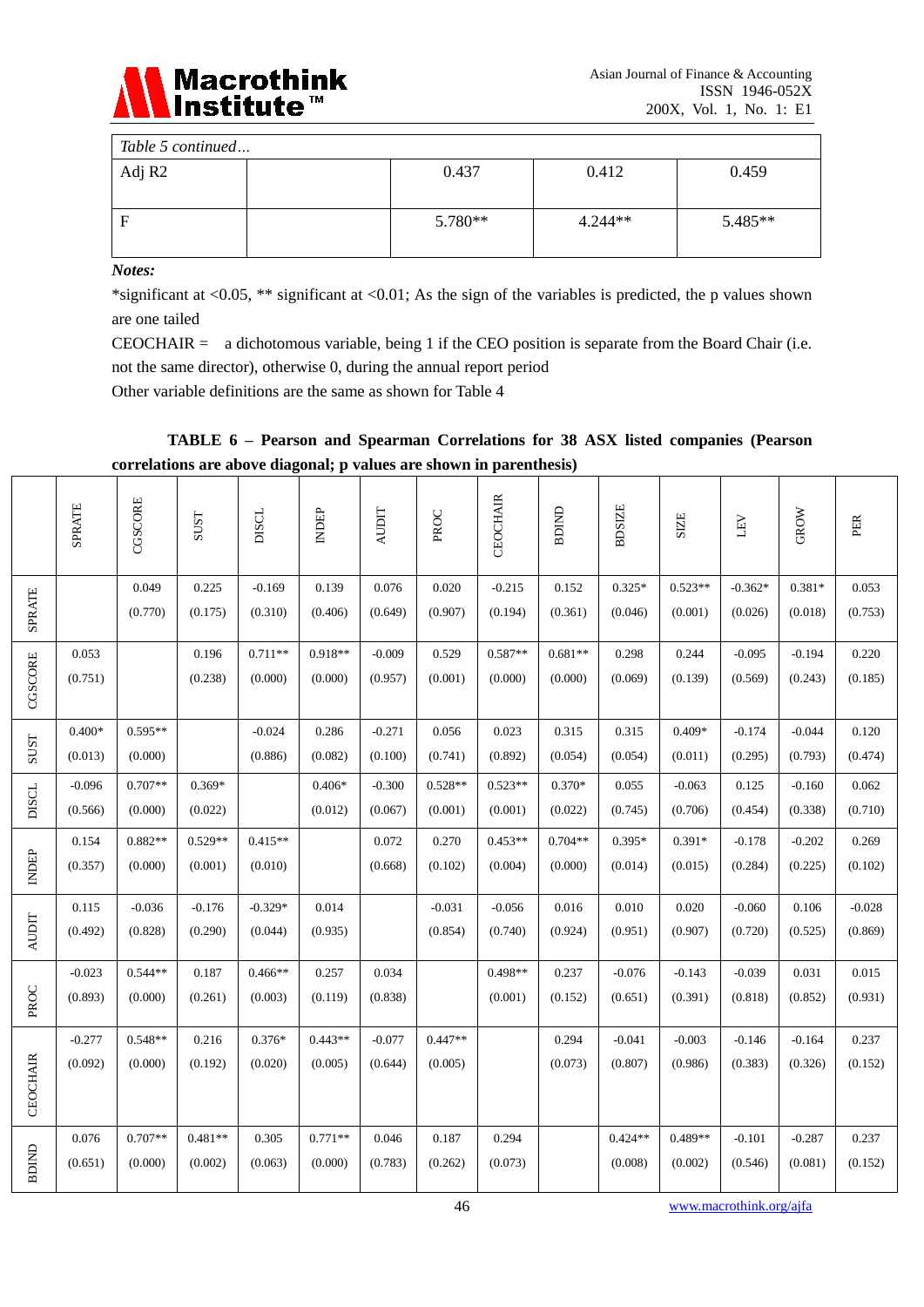

*Table 6 continued…*

|               | 0.308     | $0.338*$ | $0.459**$ | 0.114    | $0.480**$ | 0.029    | $-0.119$ | $-0.050$ | $0.462**$ |           | $0.667**$ | $-0.137$ | $-0.139$ | 0.269    |
|---------------|-----------|----------|-----------|----------|-----------|----------|----------|----------|-----------|-----------|-----------|----------|----------|----------|
| <b>BDSIZE</b> | (0.060)   | (0.038)  | (0.004)   | (0.495)  | (0.002)   | (0.861)  | (0.477)  | (0.767)  | (0.004)   |           | (0.000)   | (0.412)  | (0.404)  | (0.102)  |
|               |           |          |           |          |           |          |          |          |           |           |           |          |          |          |
|               | $0.494**$ | $0.360*$ | $0.595**$ | 0.156    | $0.468**$ | $-0.122$ | $-0.107$ | $-0.040$ | $0.507**$ | $0.651**$ |           | $-0.032$ | $-0.082$ | 0.174    |
| <b>SIZE</b>   | (0.002)   | (0.026)  | (0.000)   | (0.350)  | (0.003)   | (0.466)  | (0.524)  | (0.810)  | (0.001)   | (0.000)   |           | (0.850)  | (0.625)  | (0.295)  |
|               |           |          |           |          |           |          |          |          |           |           |           |          |          |          |
|               | $-0.115$  | 0.025    | $-0.039$  | 0.162    | 0.001     | 0.030    | $-0.004$ | 0.102    | 0.003     | 0.001     | 0.084     |          | $-0.235$ | $-0.076$ |
| LEV           | (0.490)   | (0.882)  | (0.817)   | (0.330)  | (0.996)   | (0.857)  | (0.981)  | (0.542)  | (0.985)   | (0.997)   | (0.618)   |          | (0.155)  | (0.650)  |
|               | $0.347*$  | $-0.264$ | $-0.054$  | $-0.206$ | $-0.340*$ | 0.167    | 0.073    | $-0.236$ | $-0.302$  | $-0.382*$ | $-0.174$  | $-0.307$ |          | 0.091    |
| <b>GROW</b>   | (0.033)   | (0.109)  | (0.748)   | (0.215)  | (0.037)   | (0.316)  | (0.663)  | (0.154)  | (0.065)   | (0.018)   | (0.297)   | (0.061)  |          | (0.587)  |
|               |           |          |           |          |           |          |          |          |           |           |           |          |          |          |
|               | 0.014     | 0.306    | 0.152     | 0.219    | 0.320     | $-0.270$ | 0.062    | $0.325*$ | 0.262     | 0.232     | 0.155     | 0.064    | $-0.148$ |          |
| PER           | (0.932)   | (0.061)  | (0.361)   | (0.187)  | (0.050)   | (0.101)  | (0.712)  | (0.046)  | (0.113)   | (0.162)   | (0.351)   | (0.704)  | (0.375)  |          |

*Notes:*

\*significant at <0.05, \*\* significant at <0.01 (two-tailed)

Variable definitions are the same as shown for Table 4

A correlation matrix showing both Pearson and Spearman"s rho correlations is presented in Table 6. Given the small sample size and non-normal distributions for some of our variables, the following discussion focuses on the Spearman"s rho results. SUST is significantly positively correlated with CGSCORE and SIZE, and GCSCORE is positively correlated with SIZE. However none of these correlations are high enough to induce multicollenearity problems into the model. Interestingly, SUST is significantly positively correlated ( $\rho = 0.400$ ) with credit rating (SPRATE). However as the results in Table 5 show, this relationship becomes insignificant when firm size is controlled. These results suggest that larger firms have both better credit ratings and corporate governance and sustainability disclosures.

In order to determine whether one particular aspect of the CGSCORE was driving the (lack of) results, it was decided to disaggregate the index into its constituent parts as per the corporate governance index shown in Table 1 (Model 2). DISCL is the disclosure score from the index expressed as a proportion  $(x/7)$ . INDEP is the independence score  $(x/15)$ . AUDIT is the external audit score  $(x/2)$ , while PROC is the procedure score  $(x/2)$ . In the interest of parsimony, PER was dropped from these regressions. Again the only significant variables were SIZE, LEV and GROW, all with the same signs as the previous models. All the disaggregated CGSCORE elements were insignificant, and all except one still had signs contrary to prediction (i.e. negative). The only corporate governance variable with a positive sign was PROC (the proportion of score for having a Board Charter and a Code of Conduct), but still not a significant influence on credit ratings. Spearman"s rho correlations between these variables indicate that INDEP is positively correlated with SIZE (possibly larger companies are able to have an increased Board size and accommodate more independent outside directors thus enabling a more independent governance structure overall). The individual corporate governance indicators also tended to be correlated with each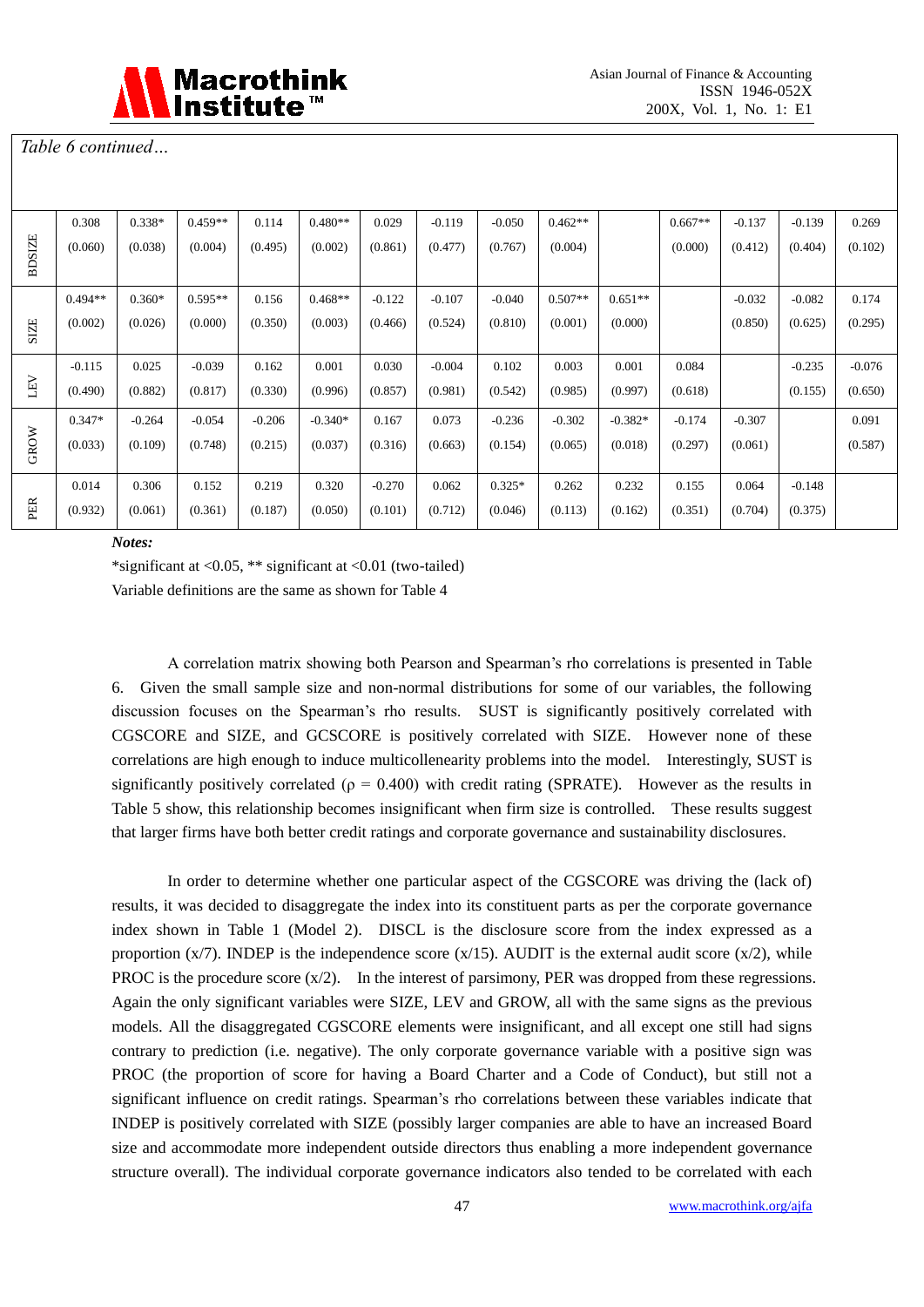## **Macrothink**

other: INDEP positively related to DISCL and DISCL positively correlated with PROC. SUST is positively correlated with DISCL and INDEP suggesting that independent boards are more likely to disclose both corporate governance and sustainability information.

CGSCORE was further disaggregated based on individual aspects of corporate governance found to be significant in prior research (Model 3). Ashbaugh-Skaife et al (2006) found credit ratings to be positively related to board independence and negatively associated with increased CEO power (i.e. negatively associated with the CEO and Board Chair being the same person). Anderson et al. (2004) found cost of debt to be inversely related to board size and independence and also audit committee independence, size and meeting frequency. Board and audit committee and independence and size are likely to be correlated, so it was decided to test Board independence, board size and separation of CEO/Board Chair.

Again the variables SIZE, LEV and GROW were significant, all with the same signs as the previous models. BDIND was positive and BDSIZE negative (contrary to expectations for BDSIZE) but both had no explanatory significance regarding the proxy for cost of debt (credit ratings). CEOCHAIR was marginally significant but was negatively related to the credit ratings, in other words having a separate CEO/Board Chair had a negative effect on ratings. CEOCHAIR was not highly correlated with any other variable in this model. BDIND was significantly positively correlated with firm SIZE and therefore might be significant but this is masked by the correlation. BDSIZE was also significantly correlated with firm SIZE. SUST is positively correlated with both BDSIZE and BDIND.

We also tested whether industry type or cross-listing were influential. Specifically it was expected that mining might be higher risk (negative relationship with credit ratings) and real estate might be lower risk (positive relationship with credit ratings), and cross listing might affect corporate governance positively (so improve credit ratings). However results of these additional tests indicate that none of these variables were influential.

Table 7 presents diagnostic tests for each of the regression models shown in Table 5. The Breusch-Pagan-Godfrey test indicates that there is heteroscedasticity for models 1 and 2. These models were therefore re-estimated using White's correction. This yielded results essentially the same as those shown in Table 5. Jarque-Bera test statistics indicate that the residuals for each of our models do not depart from the normal distribution. Durbin-Whatson statistics indicate no autocorrelation of residuals for model 1, while models 2 and 3 fall within the indecision areas indicating possible autocorrelation (Tabachnick & Fidell, 1996).

| <b>Test statistic</b> | <b>Model 1</b> | <b>Model 2</b> | <b>Model 3</b> |
|-----------------------|----------------|----------------|----------------|
| Breusch-Pagan-Godfrey | 2.491          | 2.833          | 1.777          |
|                       | (0.044)        | (0.019)        | (0.123)        |
| Jarque-Bera           | 0.307          | 0.198          | 0.592          |
|                       | (0.858)        | (0.906)        | (0.744)        |
| Durbin-Whatson        | 2.020          | 1.778          | 1.596          |
|                       |                |                |                |
| <b>Ramsey RESET</b>   | 3.035          | 3.347          | 4.013          |
|                       | (0.064)        | (0.050)        | (0.030)        |

**TABLE 7 – Diagnostic test statistics (figures in parenthesis are probabilities)**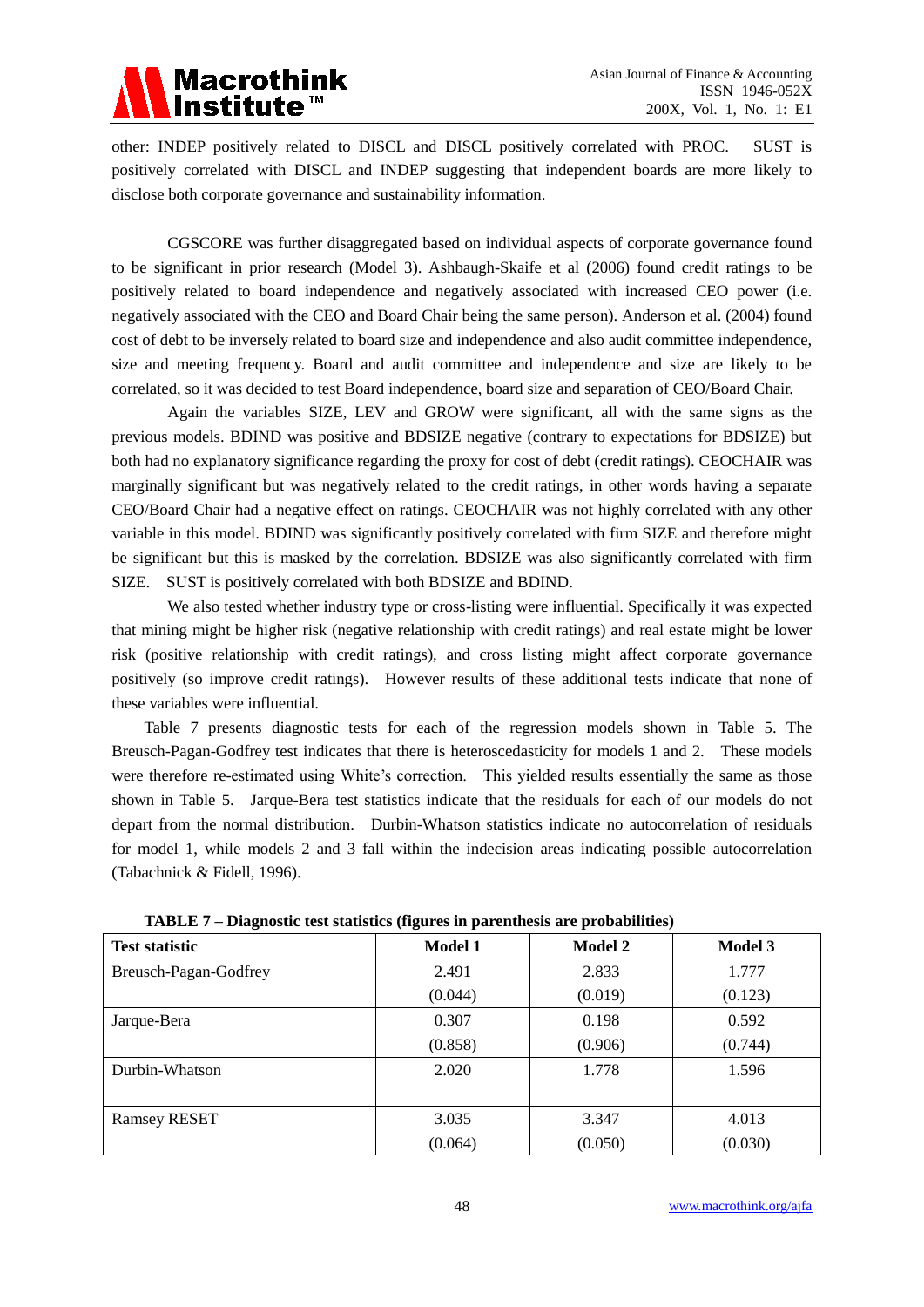

Ramsey's RESET (regression specification error test) is a general test for misspecification of a model"s functional form [Brooks (2002); Gujarati (2003)]. Results of these tests indicate that model 1 is not misspecified, while model 3 is misspecified and model 2 is marginal. A significant F statistic from the RESET test is indicative of non-linear parameters in the model or a relevant variable omitted from the model [Brooks (2002); Gujarati (2003)]. OLS estimation produces biased and inconsistent parameter estimates when non-linear parameters are assumed linear in the model (Kmenta, 1971). Overall, the results of diagnostic tests indicate some potential concerns with models 2 and 3, while model 1 results can be considered reliable.

#### **4. Conclusions and Future Directions**

Our results indicate that Australian annual report disclosures about corporate governance practices are not useful for the assessment of default risk. This result is in contrast to prior research conducted in the US that finds significant relationships between some aspects of corporate governance quality and factors associated with the cost of debt. Our results also indicate that Australian annual report disclosures about sustainability practices are not useful for the assessment of default risk when firm size is controlled. It appears that larger firms have both better credit ratings and corporate governance and sustainability disclosures.

There are several potential reasons for the disparity between our corporate governance results and those found in the US. First, the disclosures recommended by the ASX Corporate Governance Principles may be inadequate for the purpose of assessing default risk. They do not provide information about several of the factors found to be significantly related to credit ratings and measures of the cost of debt used in prior research. These include institutional ownership, the presence of blockholders, board stock ownership, and indicators of takeover defences, board expertise, disclosure and accruals quality and earnings timeliness.

Alternatively for 2003, a year prior to the introduction of mandatory reporting by exception required by the ASX Corporate Governance Principles, it may simply be difficult for lenders (and for Standard and Poor's) to make more than a cursory assessment of corporate governance practices or to make comparisons between firms due to lack of disclosure and the non uniformity of where in the annual report any disclosure is made. Future studies may wish to examine data from prior to contemplation of the ASX Principles, perhaps in comparison with a post ASX CG Principles sample, or to conduct a longitudinal study. Recent research in Australia suggests that firms provide quality disclosure only when these requirements are 'black letter' or mandatory (Clarkson et al. 2006).

There have also been changes to sustainability reporting practices over the past few years. The KPMG survey of G250 companies drawn from the Fortune Global 500 List (2007), published in 2008, states that "corporate responsibility reporting has gone mainstream" with a rise in CSR reporting in large companies from 79% presenting a stand-alone report compared to 52% in a similar survey from 2005, and a further 4% of companies incorporating CSR data in their annual reports. KPMG argue this clearly indicates an economic incentive for such corporate reporting. The survey report suggests that volume does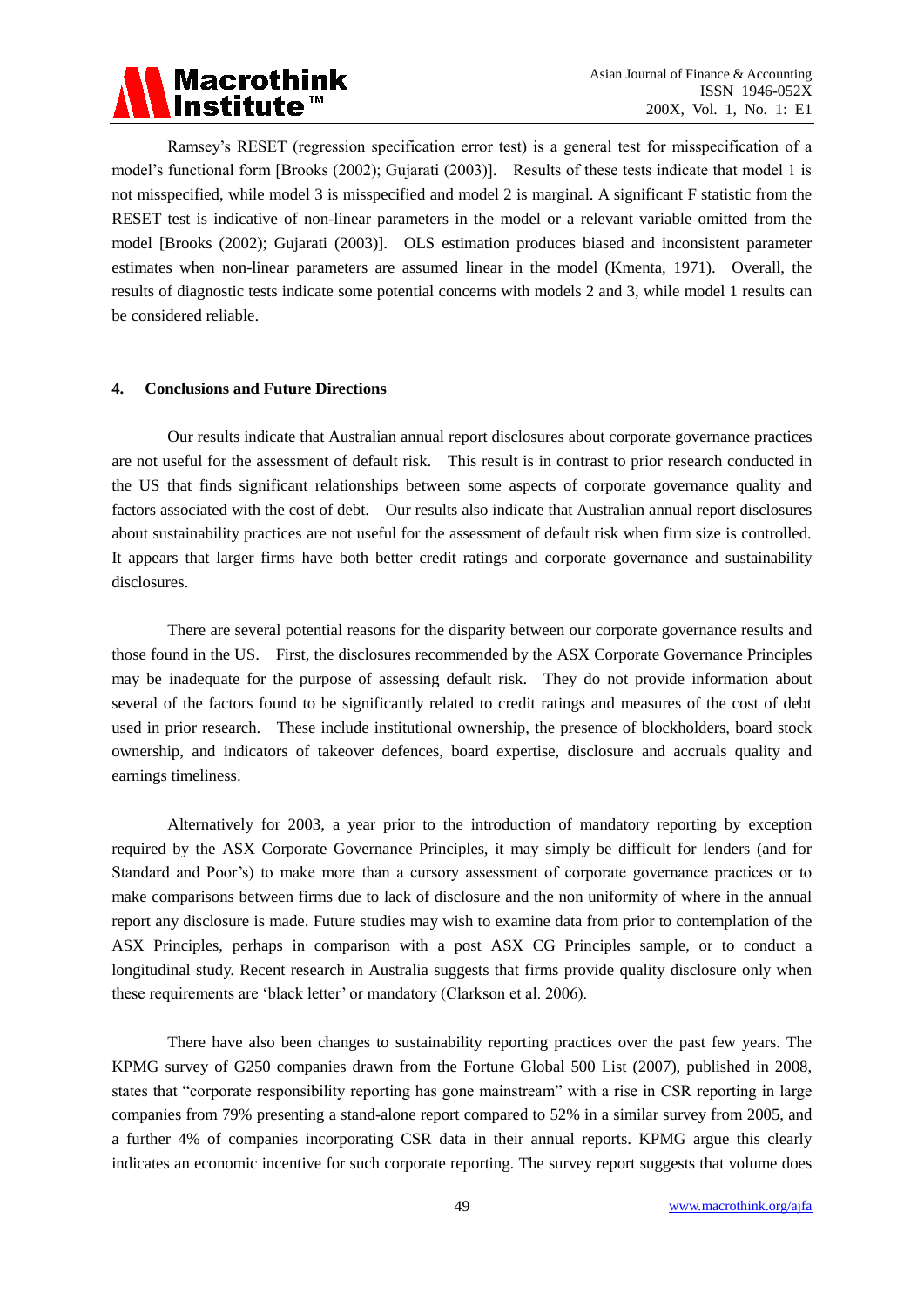# Macrothink<br>Institute™

not necessarily equate to quality. Many CSR reports lack integration with the financial data. Most reporting companies appear to have corporate governance and sustainability strategies, but few give details regarding implementation and monitoring of these. Other criticisms include a lack of stakeholder reference and feedback, a comparative lack of environmental and social detailed information, and despite a growing trend in formal assurance, this has still not been widely adopted. Aspects to watch for the future do include supply chain relationships as sustainability issues grow beyond an individual corporation, and the role of corporate governance and CSR reporting in corporate risk management strategy.

Similarly the latest biannual sustainability reporting, transparency and disclosure benchmarking survey from SustainAbility Inc, "Tomorrow's Value", published in conjunction with the United Nations Environment Programme (UNEP) and Standard & Poor's, exposes a shift in corporate attitude to reporting. Firms are beginning to seek strategic advantage in the area of sustainability and see opportunities for value creation rather than simple risk management. Financial markets also value the additional information for investors. Many firms have included sustainability issues in their core business strategy but few appear to be using their influence to lobby for change outside their organisation (SustainAbility 2006). This may of course reflect a lack of real commitment and a wish concentrate on internal "good news".

It seems likely that a similar project to the one reported in this paper, drawn on more recent data, may find more significant results. It is also possible that with a relatively small sample, even though the residual degrees of freedom were never less than 30 in any of the models, the peculiarities of the sample may drive the results. The sample size in this study was limited by the availability of the data – a lack of S & P credit ratings for many Australian firms. In order to increase the sample size, future studies might seek alternatives to credit ratings, such as corporate-debt yield spreads (Anderson et al. (2004)), as the measure for the cost of debt.

#### **Acknowledgement**

We are grateful for advice and encouragement from Christina"s Master of Financial Management supervisor, Allen Craswell, her examiner, and Julie Walker, Pam Kent and Ping-Sheng Koh. Research assistance was provided by Norziana Lokman.

#### **References**

Ahmed, A.S., Billings, B.K., Morton, R.M. & Stanford-Harris, M, (2002), "The Role of Accounting Conservatism in Mitigating Bondholder-Shareholder Conflicts over Dividend Policy and in Reducing Debt Costs", *The Accounting Review* , Vol. 77, No. 4, October 2002 pp. 867-80

Anderson, R.C., Sattar M.A. & Reeb, D.M., (2004), "Board characteristics, accounting report integrity, and the cost of debt", *Journal of Accounting and Economics*, Vol. 37, Issue 3, pp. 315-342

Ashbaugh-Skaife, H., Collins, D.W. & LaFond, R., (2006), "The Effects of Corporate Governance on Firms" Credit Ratings", *Journal of Accounting and Economics*, Vol. 42, Issue 1/2, pp. 203-243

Balatbat, M.C.A., Taylor, S.L. and Walter, T.S., (2004), "Corporate governance, insider ownership and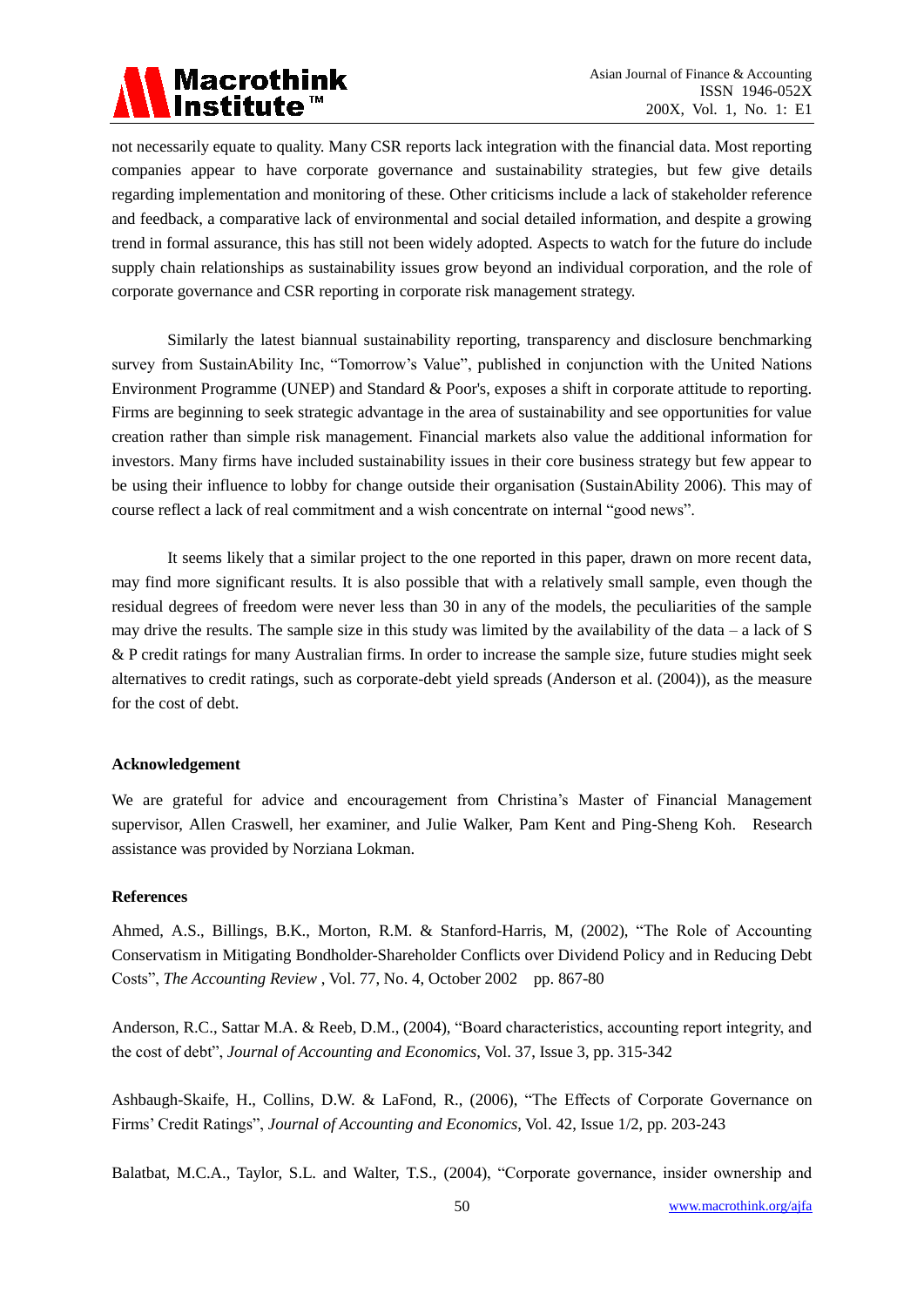

operating performance of Australian initial public offerings", *Accounting and Finance*, Vol. 44, Issue 3, November 2004, pp. 299-328

Bebbington, K.J., Larrinaga-Gonzales, C. & Moneva, J. (2008), "Corporate social reporting and reputation risk management", *Accounting, Auditing and Accountability Journal,* Vol.21, No. 3, 2008, pp. 337-362

Bhojral, S. & Sengupta, P., (2003), "Effect of Corporate Governance on Bond Ratings and Yields: The Role of Institutional Investors and Outside Directors", *The Journal of Business*, Vol. 76, No.3, July 2003, pp. 455-475

Botosan, C.A. (1997), "Disclosure level and the cost of equity capital", *The Accounting Review,* Vol. 72, Issue 3, pp.323-349

Botosan, C. A. and Plumlee, M.A., (2002), "A re-examination of disclosure level and the cost of equity capital", *Journal of Accounting Research,* Vol. 40, Issue 1, March 2002*,* pp. 21-40

Brooks, C. (2002), *Introductory econometrics for finance* Cambridge University Press, Cambridge

Clarkson, P., Lammerts Van Bueren, A. and Walker, J., (2006), "Chief executive officer remuneration disclosure quality: corporate responses to an evolving disclosure environment", *Accounting and Finance*, Vol.46, Issue 5, December 2006 pp. 771-796

Clarkson, P., Li, Y., Richardson, G. and Vasvari, F., (2008), "Revisiting the relation between environmental performance and environmental disclosure: An empirical analysis", *Accounting, Organizations and Society*, Vol. 33, Issues 4-5, May-July 2008, pp.303-327

DeAngelo, L.E, (1981), "Auditor size and audit quality", *Journal of Accounting and Economics*, Vol. 3, Issue 3, December 1981, pp. 183-199

Deegan, Craig., (2002), "The legitimising effect of social and environmental disclosues – a theoretical foundation", *Accounting, Auditing and Accountability Journal,* Vol.15, No. 3, 2002, pp. 282-311 (Introduction to a special issue on this subject).

Dye, Ronald A., (1985), "Disclosure of non-proprietary information", *Journal of Accounting Research*, Vol. 23, Issue 1, Spring 1985, pp.123-145

Francis, Jere R., Khurana Inder K. & Pereira Raynolde (2003), "The role of accounting and auditing in corporate governance and the development of financial markets around the world", *Asia-pacific Journal of Accounting & Economics,* Vol. 10, Issue 1, June 2003, pp. 1-30

Gompers, P., Ishii, J. and Metrick, A. (2003), "Corporate governance and equity prices", *The Quarterly Journal of Economics,* Vol. 118, Issue 1, February 2003, pp. 107-155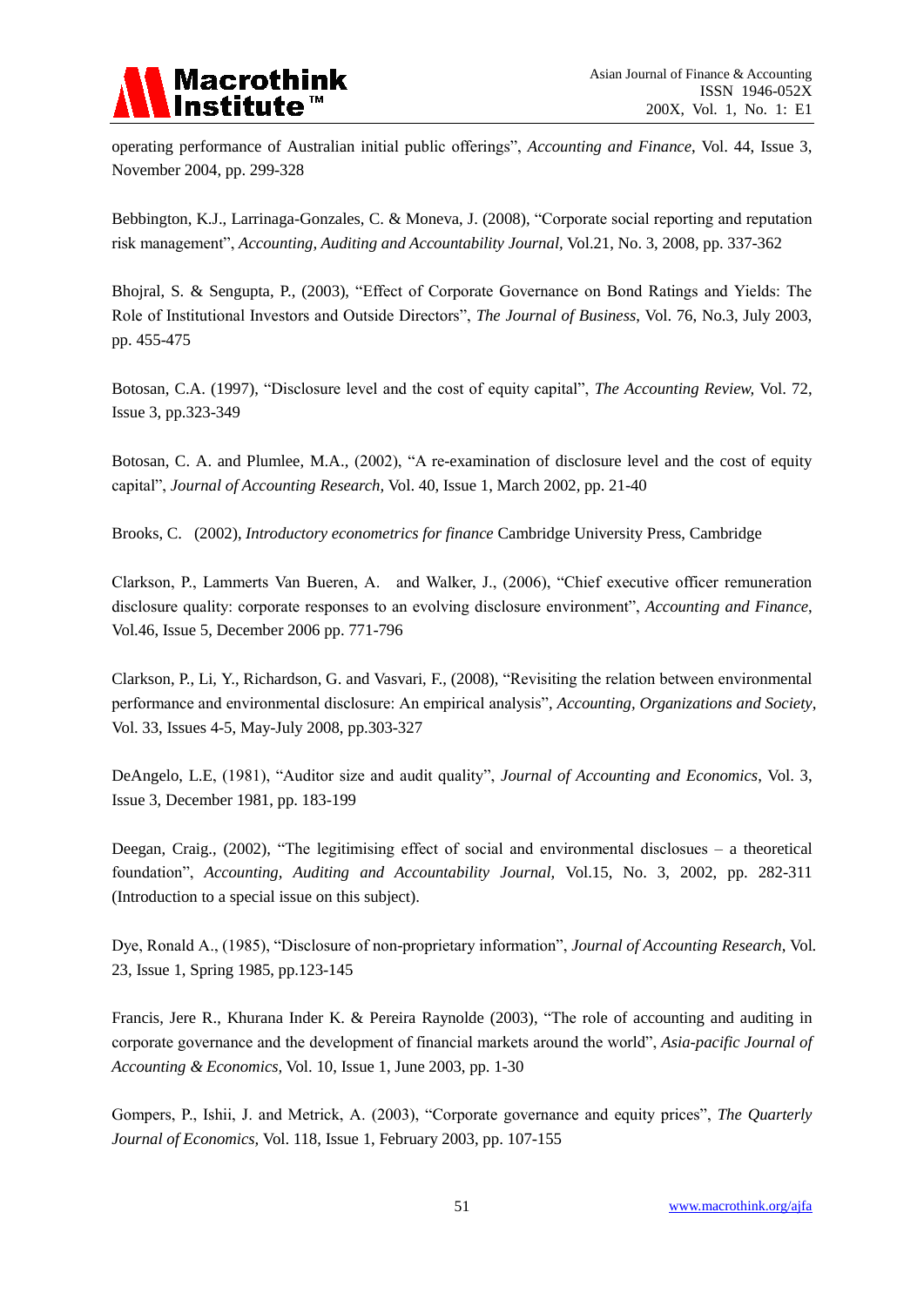

Gujarati, D. (2003), *Basic econometrics* 4<sup>th</sup> Edition, McGraw-Hill, Boston

Jensen, M. C. & Meckling, W. H., (1976), "Theory of the firm: Managerial behavior, agency costs and ownership structure", Journal of Financial Economics, Vol 3, Issue 4, (October 1976) pp. 305-360.

Kmenta, J. (1971), *Elements of econometrics* The Macmillan Company, New York

Horwarth (2002), Corporate Governance Report: from research by Jim Psaros and Michael Seamer, University of Newcastle Business School, published by *Horwarth (NSW) Pty Ltd*, Sydney 2002. [\(www.horwarth.com.au\)](http://www.horwarth.com.au/)

KPMG International Survey of Corporate Responsibility Reporting (2008), KPMG International, p.4 Link accesses 16/4/09 <http://www.complianceweek.com/s/documents/CRSurvey.pdf>

Lang, Mark H. and Lundholm, Russell J., (1996), "Corporate Disclosure Policy and Analyst Behaviour", *The Accounting Review*, Vol. 71, No. 4, pp.467-492

Lang, Mark H. and Lundholm, Russell J., (2000), "Voluntary disclosure and equity offerings: reducing information asymmetry or hyping the stock?", *Contemporary Accounting Research*, Vol. 17, Issue 4, Winter 2000, pp. 623-662

Lundholm, R. and Myers, L.A., (2002), "Bringing the future forward: The Effect of Disclosure on the Returns-Earnings Relation", *Journal of Accounting Research*, Vol. 40, Issue 3, June 2002, pp.809-839

Reeb, David M., Mansi, Sattar A. & Allee, John M. (2001), "Firm Internationalization and the Cost of Debt Financing: Evidence from Non-Provisional Publicly Traded Debt", *Journal of Financial and Quantitative Analysis*, Vol. 36, No.3, September 2001, pp. 395-414

[Schneider,](http://papers.ssrn.com/sol3/cf_dev/AbsByAuth.cfm?per_id=1154144) T., (2008), "Is There a Relation between the Cost of Debt and Environmental Performance? An Empirical Investigation of the U.S. Pulp and Paper Industry, 1994-2005", University of Alberta Working Paper Series, November 25, 2008 [\(http://papers.ssrn.com/sol3/papers.cfm?abstract\\_id=1299761](http://papers.ssrn.com/sol3/papers.cfm?abstract_id=1299761))

Shleifer, Andrei and Vishny, Robert W., (1997), "A Survey of Corporate Governance", *Journal of Finance*, Vol. 52, Issue 2, June 1997, pp.737-783

Sengupta, P., (1998), "Corporate Disclosure Quality and the Cost of Debt", *The Accounting Review*, Vol. 73, No.4, October 1998, pp. 459-474

Standard & Poor"s, (2002), "Standard & Poor"s Corporate Governance Scores: Criteria, Methodology and Definitions", McGraw-Hill Companies Inc., New York.

SustainAbility, (2006), "From Risk Reduction to Value Creation: Biannual survey shows shift in corporate attitudes to sustainability" 9 November 2006 accessed 9/9/09 at